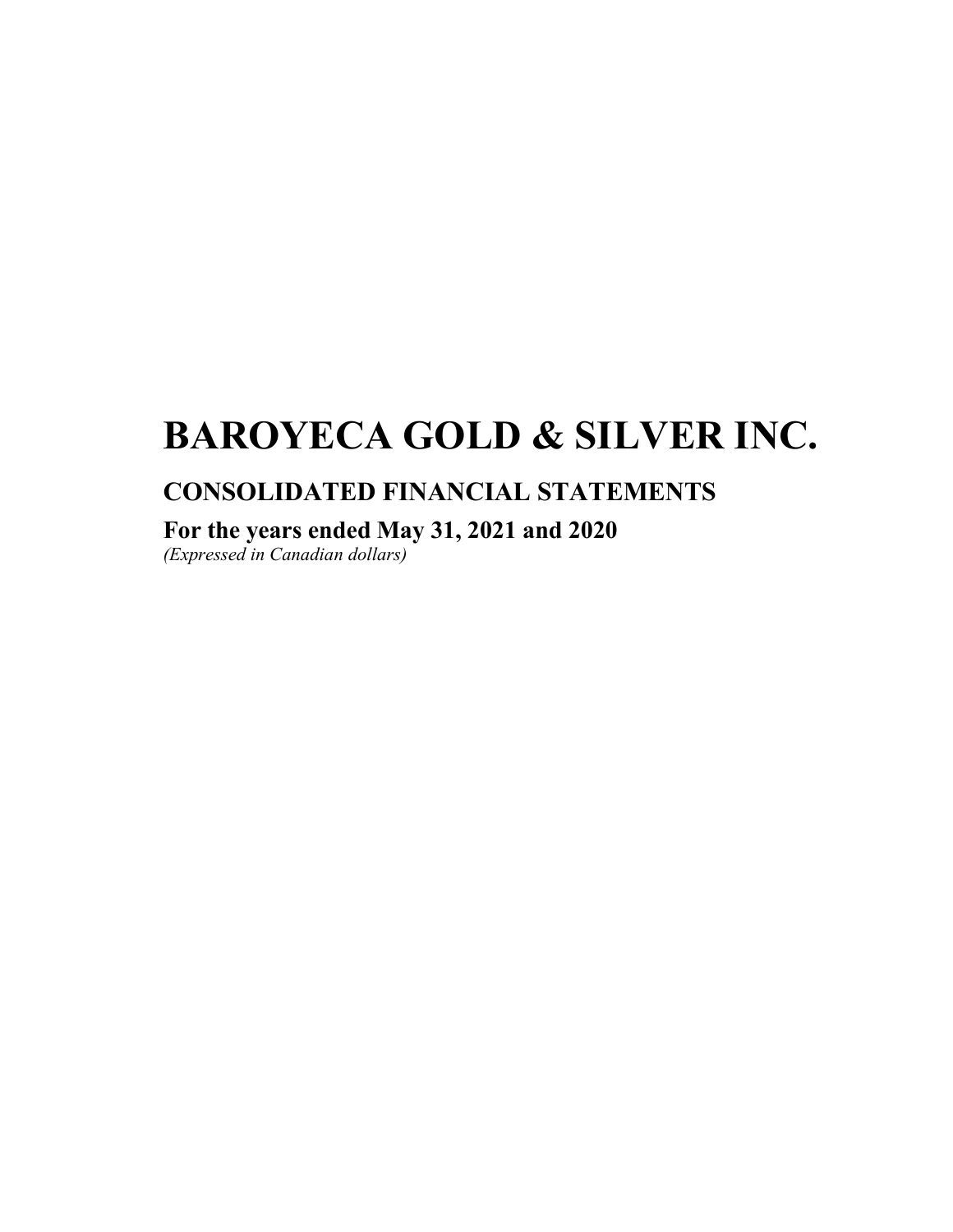### Independent Auditor's Report

#### To the Shareholders of: BAROYECA GOLD & SILVER INC.

#### Opinion

We have audited the consolidated financial statements of Baroyeca Gold & Silver Inc. ("the Company"), which comprise the consolidated statements of financial position as at May 31, 2021 and the consolidated statements of changes in shareholders' equity (deficiency), loss and comprehensive loss, and cash flows for the year then ended, and notes to the consolidated financial statements, including a summary of significant accounting policies.

In our opinion, the accompanying consolidated financial statements present fairly, in all material respects, the financial position of the Company as at May 31, 2021, and its financial performance and its cash flows for the year then ended in accordance with International Financial Reporting Standards ("IFRS").

#### Basis for Opinion

We conducted our audit in accordance with Canadian generally accepted auditing standards. Our responsibilities under those standards are further described in the Auditor's Responsibilities for the Audit of the Financial Statements section of our report. We are independent of the Company in accordance with the ethical requirements that are relevant to our audit of the consolidated financial statements in Canada, and we have fulfilled our other ethical responsibilities in accordance with these requirements. We believe that the audit evidence we have obtained is sufficient and appropriate to provide a basis for our opinion.

#### Material Uncertainty Related to Going Concern

We draw attention to Note 1 in the consolidated financial statements, which indicates that the Company incurred a net loss of \$2,243,213 during the year ended May 31, 2021, and as of that date, had accumulated losses since inception of \$8,471,792. As stated in Note 1, these events or conditions, along with other matters as set forth in Note 1, indicate that a material uncertainty exists that may cast significant doubt on the Company's ability to continue as a going concern. Our opinion is not modified in respect of this matter.

#### Other Matter

The financial statements for the year ended May 31, 2020 were audited by another auditor who expressed an unmodified opinion on those financial statements on October 13, 2020.

#### Other Information

Management is responsible for the other information. The other information comprises Management's Discussion and Analysis. Our opinion on the consolidated financial statements does not cover the other information and will not express any form of assurance conclusion thereon.

In connection with our audit of the consolidated financial statements, our responsibility is to read the other information identified above and, in doing so, consider whether the other information is materially inconsistent with the consolidated financial statements or our knowledge obtained in the audit, or otherwise appears to be materially misstated.

We obtained Management's Discussion and Analysis prior to the date of this auditors' report. If, based on the work we have performed, we conclude that there is a material misstatement of this other information, we are required to report that fact. We have nothing to report in this regard.

#### Responsibilities of Management and Those Charged with Governance for the Consolidated Financial Statements

Management is responsible for the preparation and fair presentation of the consolidated financial statements in accordance with IFRS, and for such internal control as management determines is necessary to enable the preparation of consolidated financial statements that are free from material misstatement, whether due to fraud or error.

SERVICE

#### INTEGRITY

**TRUST** 



**SUITE 420** 

1501WEST BROADWAY VANCOUVER, BRITISH COLUMBIA CANADA V6J 4Z6

TEL: (604) 428-1866 FAX: (604) 428-0513 WWW.WDMCA.COM

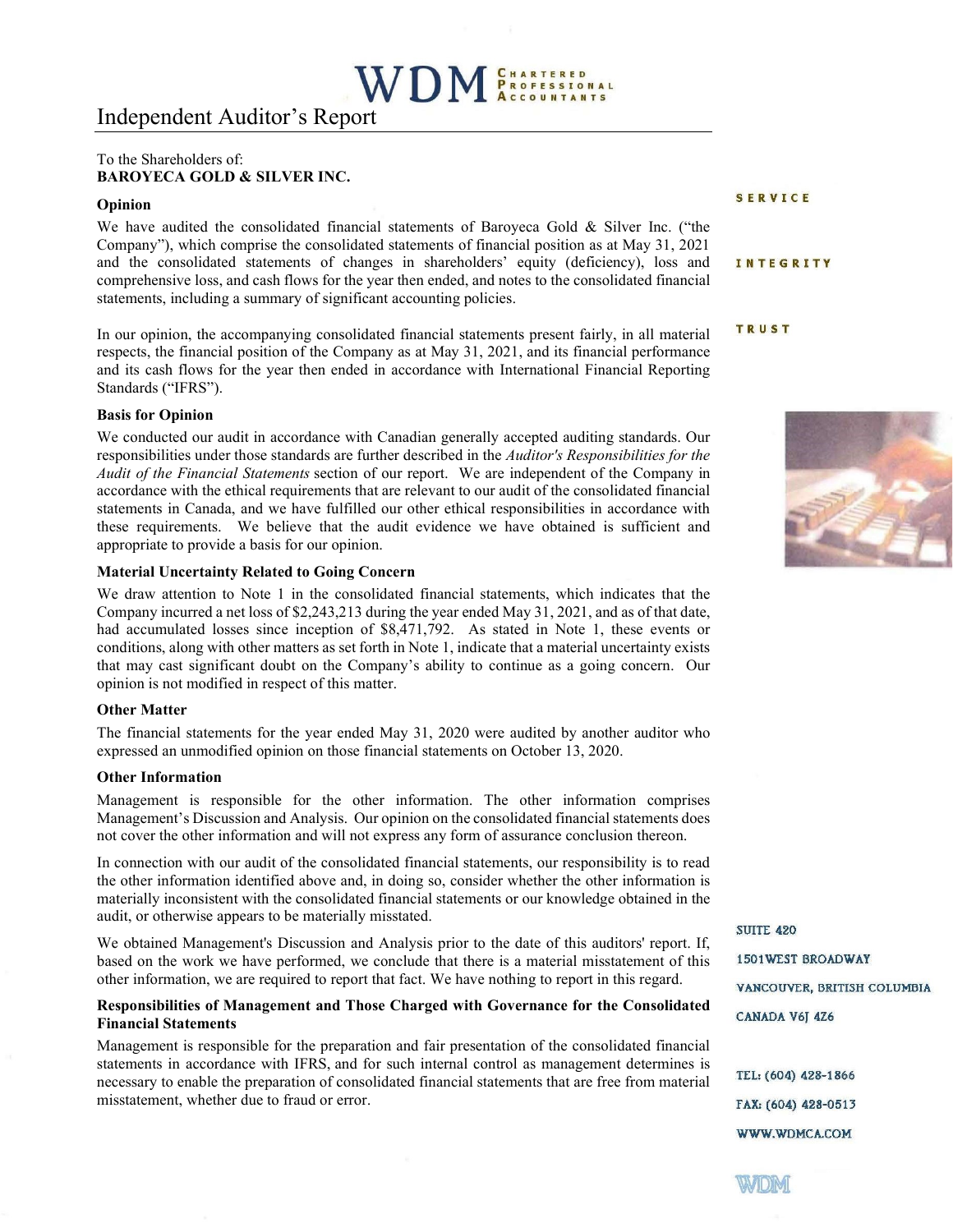In preparing the consolidated financial statements, management is responsible for assessing the Company's ability to continue as a going concern, disclosing, as applicable, matters related to going concern and using the going concern basis of accounting unless management either intends to liquidate the Company or to cease operations, or has no realistic alternative but to do so.

Those charged with governance are responsible for overseeing the Company's financial reporting process.

#### Auditor's Responsibilities for the Audit of the Consolidated Financial Statements

Our objectives are to obtain reasonable assurance about whether the consolidated financial statements as a whole are free from material misstatement, whether due to fraud or error, and to issue an auditor's report that includes our opinion. Reasonable assurance is a high level of assurance, but is not a guarantee that an audit conducted in accordance with Canadian generally accepted auditing standards will always detect a material misstatement when it exists. Misstatements can arise from fraud or error and are considered material if, individually or in the aggregate, they could reasonably be expected to influence the economic decisions of users taken on the basis of these consolidated financial statements.

As part of an audit in accordance with Canadian generally accepted auditing standards, we exercise professional judgment and maintain professional skepticism throughout the audit. We also:

- Identify and assess the risks of material misstatement of the financial statements, whether due to fraud or error, design and perform audit procedures responsive to those risks, and obtain audit evidence that is sufficient and appropriate to provide a basis for our opinion. The risk of not detecting a material misstatement resulting from fraud is higher than for one resulting from error, as fraud may involve collusion, forgery, intentional omissions, misrepresentations, or the override of internal control.
- Obtain an understanding of internal control relevant to the audit in order to design audit procedures that are appropriate in the circumstances, but not for the purpose of expressing an opinion on the effectiveness of the Company's internal control.
- Evaluate the appropriateness of accounting policies used and the reasonableness of accounting estimates and related disclosures made by management.
- Conclude on the appropriateness of management's use of the going concern basis of accounting and, based on the audit evidence obtained, whether a material uncertainty exists related to events or conditions that may cast significant doubt on the Company's ability to continue as a going concern. If we conclude that a material uncertainty exists, we are required to draw attention in our auditor's report to the related disclosures in the financial statements or, if such disclosures are inadequate, to modify our opinion. Our conclusions are based on the audit evidence obtained up to the date of our auditor's report. However, future events or conditions may cause the Company to cease to continue as a going concern.
- Evaluate the overall presentation, structure and content of the financial statements, including the disclosures, and whether the financial statements represent the underlying transactions and events in a manner that achieves fair presentation.
- Obtain sufficient appropriate audit evidence regarding the financial information of the entities or business activities within the Company to express an opinion on the consolidated financial statements. We are responsible for the direction, supervision and performance of the group audit. We remain solely responsible for our audit opinion.

We communicate with those charged with governance regarding, among other matters, the planned scope and timing of the audit and significant audit findings, including any significant deficiencies in internal control that we identify during our audit.

We also provide those charged with governance with a statement that we have complied with relevant ethical requirements regarding independence, and to communicate with them all relationships and other matters that may reasonably be thought to bear on our independence, and where applicable, related safeguards.

The engagement partner on the audit resulting in this independent auditor's report is Mike Kao.

WDM

Chartered Professional

Vancouver, B.C. September 28, 2021

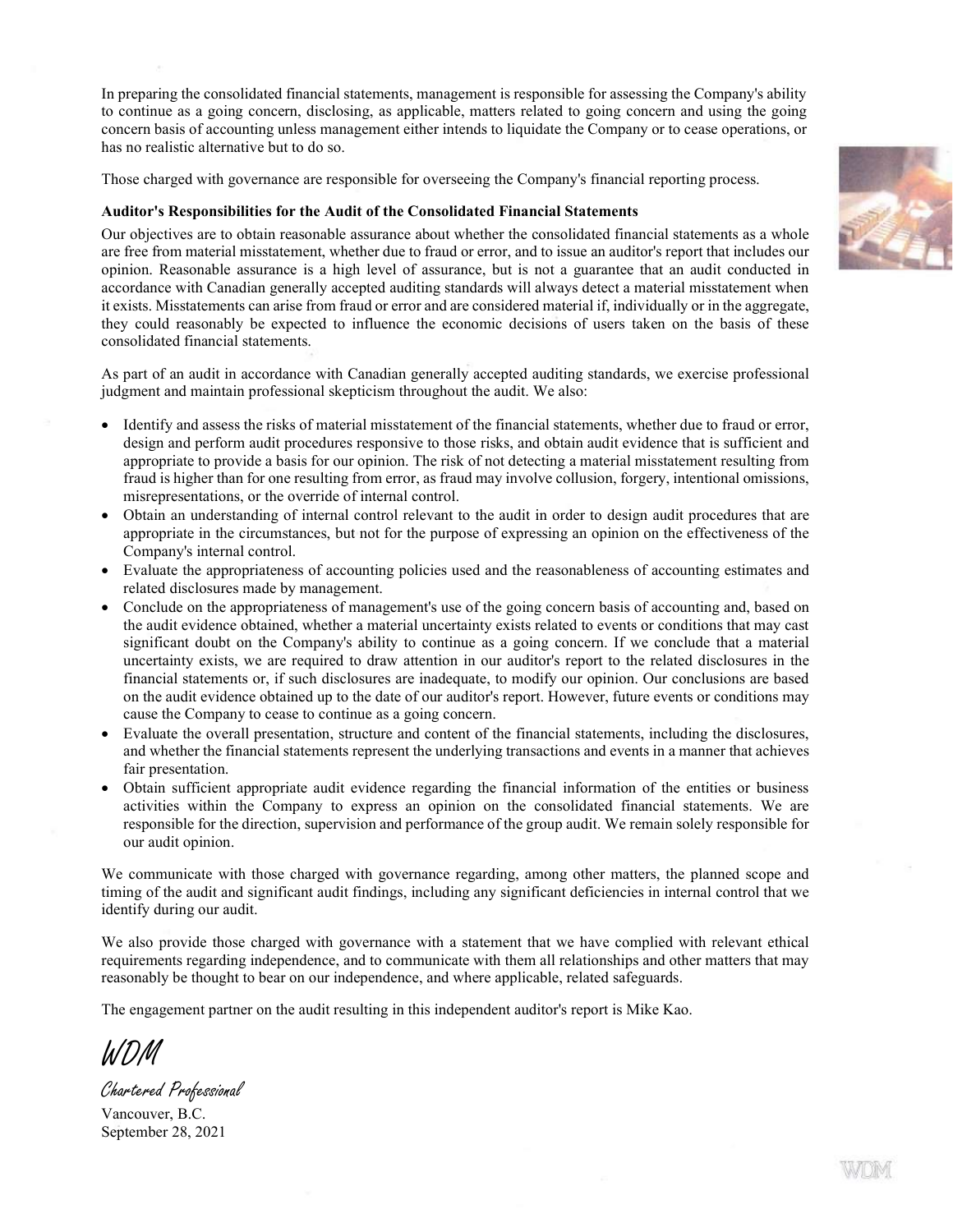# As at May 31, 2021 and 2020

(Expressed in Canadian dollars)

|                                          | Note | 2021<br>\$  | 2020<br>\$  |
|------------------------------------------|------|-------------|-------------|
| <b>ASSETS</b>                            |      |             |             |
| <b>CURRENT</b>                           |      |             |             |
| Cash                                     |      | 2,168,830   | 5,137       |
| Marketable securities                    | 5    | 93,697      | 120,000     |
| GST receivable                           |      | 32,719      | 53          |
| Prepaid expenses                         |      | 6,271       | 3,749       |
| Investments                              | 6    |             | 2           |
|                                          |      | 2,301,517   | 128,941     |
| <b>Exploration</b> advances              |      | 170,321     | 241         |
| Exploration and evaluation assets        | 6    | 2,669,367   |             |
|                                          |      |             |             |
|                                          |      | 5,141,205   | 129,182     |
| <b>LIABILITIES</b>                       |      |             |             |
| <b>CURRENT</b>                           |      |             |             |
| Accounts payable and accrued liabilities | 7    | 280,282     | 399,630     |
| Advance payable                          | 8    |             | 20,000      |
| Due to related parties                   | 10   | 48,936      | 399,386     |
|                                          |      | 329,218     | 819,016     |
| SHAREHOLDERS' EQUITY (DEFICIENCY)        |      |             |             |
| Share Capital                            | 9    | 12,498,754  | 4,749,373   |
| Share Subscriptions Received             |      |             | 5,000       |
| Share-Based Payment Reserve              |      | 784,371     | 784,371     |
| Deficit                                  |      | (8,471,792) | (6,228,578) |
| Accumulated other comprehensive income   |      | 654         |             |
|                                          |      | 4,811,987   | (689, 834)  |
|                                          |      | 5,141,205   | 129,182     |

#### NATURE AND CONTINUANCE OF OPERATIONS (Note 1) COMMITMENTS (Note 14) SUBSEQUENT EVENTS (Note 17)

#### Approved on behalf of the Board on September 28, 2021:

"Richard Wilson" "Douglas Eacrett"

Richard Wilson – Director Douglas Eacrett– Director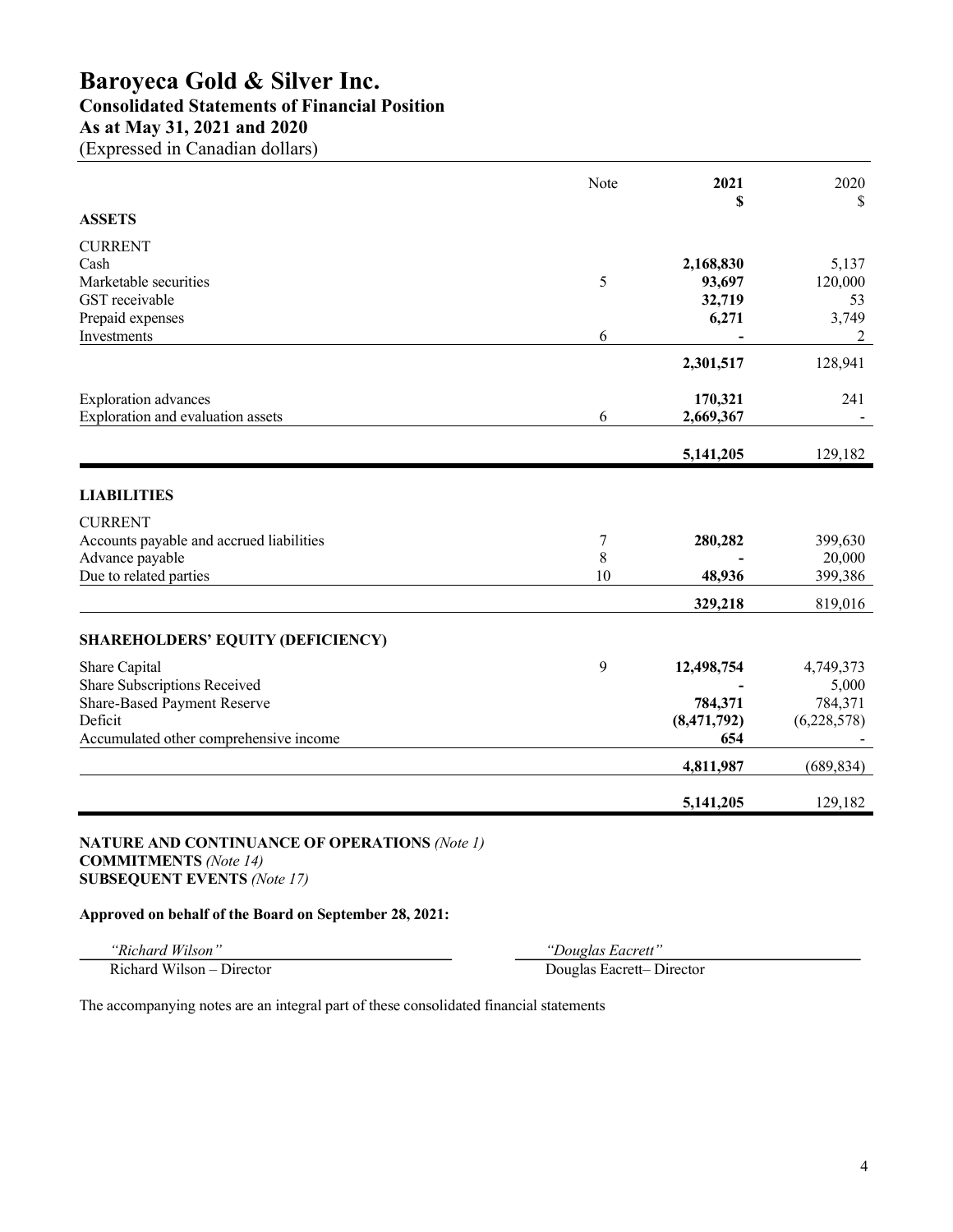### Baroyeca Gold & Silver Inc. Consolidated Statements of Changes in Shareholders' Deficiency For the Years Ended May 31, 2021 and 2020

(Expressed in Canadian dollars)

| <b>Balance, May 31, 2021</b>                        |                  | 37,382,028 | 12,498,754               |              | 784,371        | (8,471,792)   | 654                      | 4,811,987     |
|-----------------------------------------------------|------------------|------------|--------------------------|--------------|----------------|---------------|--------------------------|---------------|
| Translation adjustment                              |                  |            | $\overline{\phantom{a}}$ |              |                |               | 654                      | 654           |
| Net loss for the year                               |                  |            |                          |              | $\blacksquare$ | (2, 243, 213) |                          | (2,243,213)   |
| Share issuance costs                                |                  |            | (120,004)                |              |                |               | $\overline{\phantom{a}}$ | (120,004)     |
| Shares issued for debt settlement                   | 9(b)(iv)         | 6,000,000  | 2,100,000                |              |                |               |                          | 2,100,000     |
| Shares issued for exploration and evaluation assets | 9(b)(v)          | 6,000,000  | 1,680,000                |              |                |               |                          | 1,680,000     |
| Shares issued for cash upon exercise of warrants    | 9(b)(vii)        | 175,000    | 28,875                   |              |                |               |                          | 28,875        |
| Shares issued for cash                              | 9(b)(i)(ii)(iii) | 19,830,034 | 4,060,510                | (5,000)      |                |               |                          | 4,055,510     |
| <b>Balance, May 31, 2020</b>                        |                  | 5,376,994  | 4,749,373                | 5,000        | 784,371        | (6,228,579)   |                          | (689, 835)    |
| Translation adjustment                              |                  |            |                          |              |                |               | 6,382                    | 6,382         |
| Net loss for the year                               |                  |            | $\overline{\phantom{a}}$ |              | $\blacksquare$ | (26,620)      |                          | (26,620)      |
| Gain on deconsolidation of subsidiaries             |                  |            |                          |              | $\blacksquare$ | 1,791,603     | 1,199                    | 1,792,802     |
| Subscription received in advance                    |                  |            | $\overline{\phantom{a}}$ | 5,000        |                |               |                          | 5,000         |
| <b>Balance, May 31, 2019</b>                        |                  | 5,376,994  | 4,749,373                |              | 784,371        | (7,993,562)   | (7,581)                  | (2,467,399)   |
|                                                     |                  |            | S                        | \$           | \$             | \$            | <sup>\$</sup>            | S             |
|                                                     | Note             | Shares     | Share Capital            | received     | Reserves       | Deficit       | Income                   | (Deficiency)  |
|                                                     |                  | Common     |                          | Subscription | Payment        |               | Comprehensive            | Equity        |
|                                                     |                  | Number of  |                          | Share        | Share-Based    |               | Other                    | Shareholders' |
|                                                     |                  |            |                          |              |                |               | Accumulated              | Total         |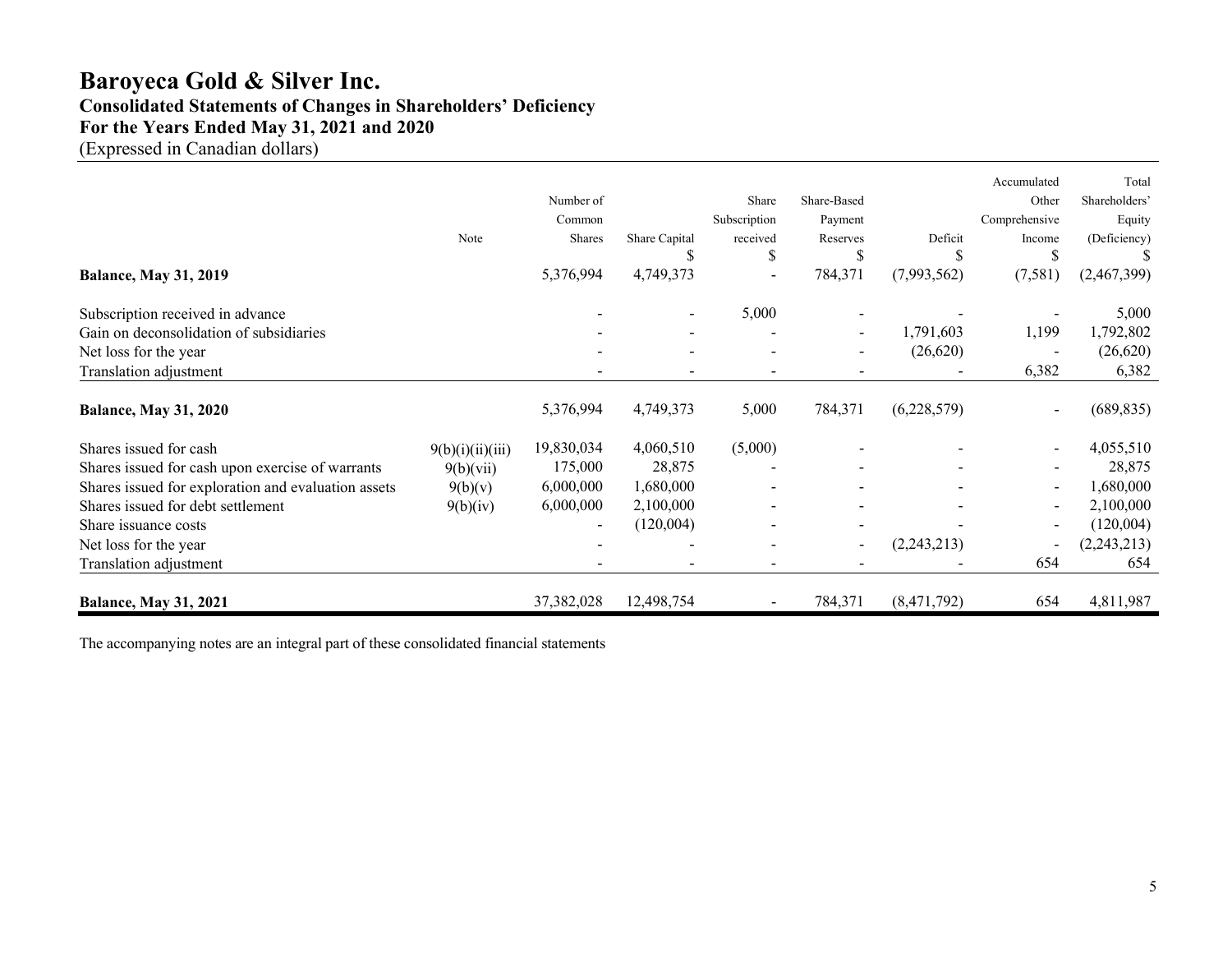### Baroyeca Gold & Silver Inc. Consolidated Statements of Changes in Comprehensive Loss For the Years Ended May 31, 2021 and 2020

(Expressed in Canadian dollars)

|                                                                                                                               | Note | 2021        | 2020       |
|-------------------------------------------------------------------------------------------------------------------------------|------|-------------|------------|
| <b>EXPENSES</b>                                                                                                               |      | \$          | \$         |
| Advertising and promotions                                                                                                    |      | 18,023      |            |
| Advisors and directors fees                                                                                                   | 10   | 275,426     |            |
| Insurance                                                                                                                     |      | 4,229       |            |
| Interest and bank charges                                                                                                     |      | 1,881       | 153        |
| Management and consulting fees                                                                                                | 10   | 92,177      | 60,000     |
| Meals and entertainments                                                                                                      |      | 4,895       |            |
| Office                                                                                                                        |      | 10,378      | 1,028      |
| Professional fees                                                                                                             | 10   | 205,740     | 46,840     |
| Transfer agent and filing fees                                                                                                |      | 52,808      | 13,791     |
| <b>Loss before other items</b>                                                                                                |      | (665, 557)  | (121, 812) |
| Foreign exchange gain                                                                                                         |      | 17,811      | 104,053    |
| Gain (Loss) on write off of accounts payable                                                                                  | 10   | (1,605,000) | 1,204,708  |
| Interest income                                                                                                               |      | 707         |            |
| Loss on write off of investments and intercompany loans upon deconsolidation                                                  | 6    | (2)         | (992,079)  |
| Loss on assumption of accounts payable from deconsolidated subsidiaries                                                       |      |             | (145,213)  |
| Unrealized gain on marketable securities                                                                                      | 5    | 8,828       | 94,000     |
| NET (LOSS) GAIN FOR THE YEAR                                                                                                  |      | (2,243,213) | 143,657    |
| Translation adjustment                                                                                                        |      | 654         | 6,382      |
| <b>COMPREHENSIVE (LOSS) GAIN FOR THE YEAR FROM</b><br><b>CONTINUED OPERATIONS</b><br><b>COMPREHENSIVE (LOSS) FOR THE YEAR</b> |      | (2,242,559) | 150,039    |
| FROM DISCONTINUED OPERATIONS                                                                                                  |      |             | (170, 277) |
| <b>COMPREHENSIVE LOSS FOR THE YEAR</b>                                                                                        |      | (2,242,559) | (20, 238)  |
| Basic and diluted loss per share for the year                                                                                 |      | (0.13)      | (0.004)    |
| <b>WEIGHTED AVERAGE NUMBER OF</b>                                                                                             |      |             |            |
| <b>SHARES OUTSTANDING</b>                                                                                                     |      | 17,347,680  | 5,376,994  |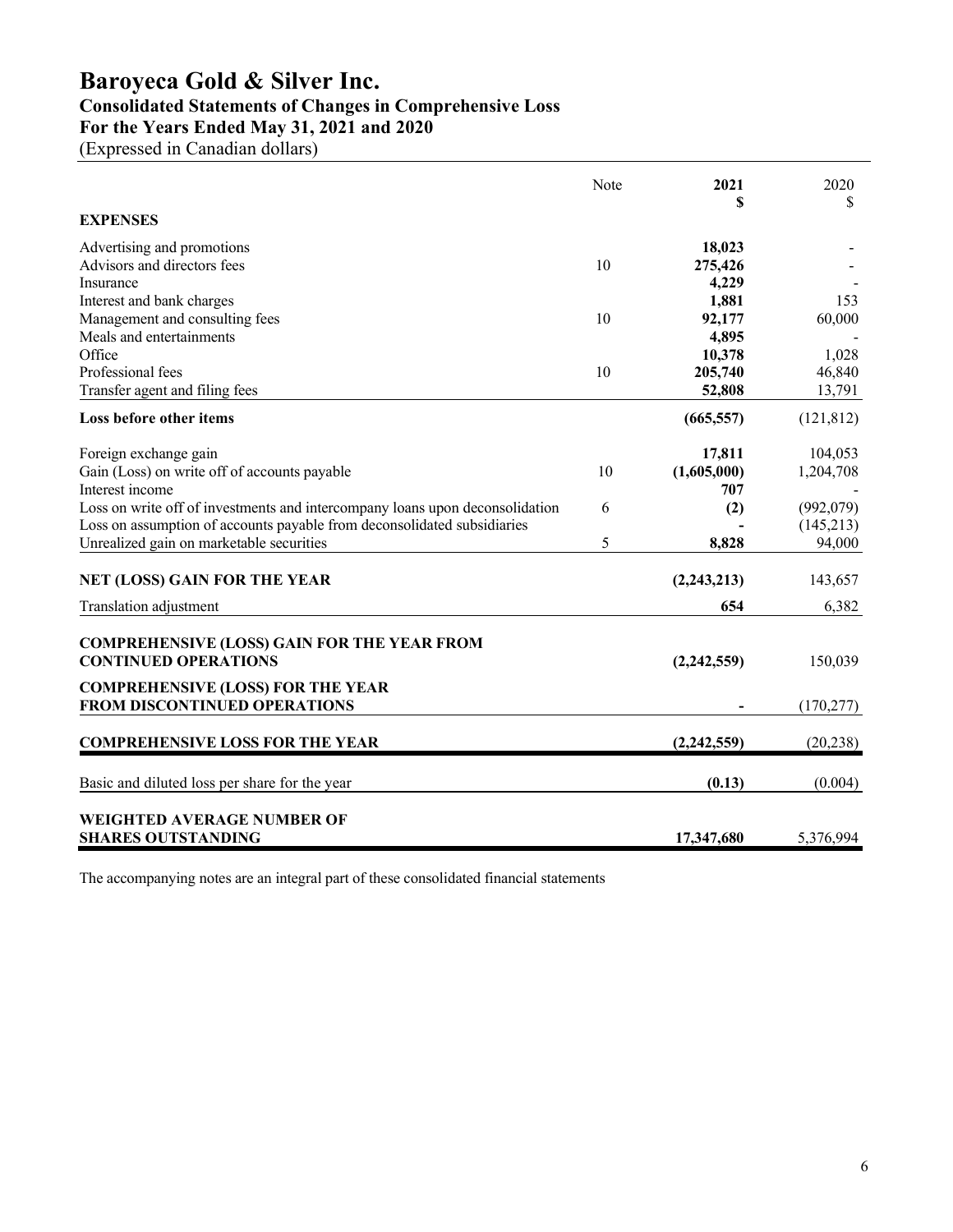# Baroyeca Gold & Silver Inc.

### Consolidated Statements of Changes in Cash Flows

For the Years Ended May 31, 2021 and 2020

(Expressed in Canadian dollars)

|                                                                                               | 2021        | 2020        |
|-----------------------------------------------------------------------------------------------|-------------|-------------|
|                                                                                               | S           | S           |
| <b>CASH FLOWS PROVIDED BY (USED FOR):</b>                                                     |             |             |
| <b>OPERATING ACTIVITIES</b>                                                                   |             |             |
| Net (loss) income for the year                                                                | (2,243,213) | 143,657     |
| Adjusted for:<br>Loss on write off of investments and intercompany loans upon deconsolidation | 2           | 992,079     |
| Loss (gain) on write off account payable                                                      | 1,605,000   | (1,204,708) |
| Foreign exchange gain                                                                         | (17,776)    | (104, 053)  |
| Loss on assumption of accounts payable from deconsolidation subsidiaries                      |             | 145,213     |
| Unrealized gain on marketable securities                                                      | (8,828)     | (94,000)    |
| Net changes in non-cash working capital items:                                                |             |             |
| (Increase) decrease in GST receivable                                                         | (28,918)    | (2,255)     |
| (Increase) in market securities                                                               | (6,896)     |             |
| (Increase) decrease in advance receivable                                                     | (250,000)   |             |
| (Increase) decrease in prepaid expenses                                                       | (6,271)     |             |
| Increase in accounts payable and accrued liabilities                                          | 393,428     | 29,977      |
| (Decrease) increase in due to related parties                                                 | (350, 450)  | 82,200      |
| Cash used in continued operations                                                             | (913, 922)  | (11,890)    |
| Cash provided by (used in) discontinued operations                                            |             | 6,382       |
|                                                                                               |             |             |
| <b>NET CASH USED IN OPERATIONS</b>                                                            | (913, 922)  | (5,508)     |
| <b>FINANCING ACTIVITIES</b>                                                                   |             |             |
| Advances payable                                                                              | (20,000)    |             |
| Subscription received in advance                                                              | (5,000)     | 5,000       |
| Shares issued for cash, net of cost                                                           | 3,969,381   |             |
| Cash provided by continued operations                                                         | 3,944,381   | 5,000       |
| NET CASH PROVIDED BY FINANCING ACTIVITIES                                                     | 3,944,381   | 5,000       |
| <b>INVESTING ACTIVITIES</b>                                                                   |             |             |
| Exploration                                                                                   | (909, 447)  |             |
| Proceed from sale of marketable securities                                                    | 42,027      |             |
| Cash used by continued operations                                                             | (867, 420)  |             |
| Cash provided by discontinued operation                                                       |             | 458         |
| NET CASH (USED) PROVIDED BY INVESTING ACTIVITIES                                              | (867, 420)  | 458         |
|                                                                                               |             |             |
| <b>EFFECT OF FOREIGN EXCHANGE RATE</b>                                                        |             |             |
| Cash provided by continued operations                                                         | 654         |             |
| Cash provided by discontinued operations                                                      |             | (9,094)     |
| NET EFFECT OF FOREIGN EXCHANGE RATE                                                           | 654         | (9,094)     |
| <b>INCREASE (DECREASE) IN CASH FOR THE YEAR</b>                                               | 2,163,693   | (9,144)     |
| CASH, BEGINNING OF YEAR                                                                       | 5,137       | 16,120      |
| <b>CASH, END OF YEAR</b>                                                                      | 2,168,830   | 6,976       |
| LESS: CASH FROM DISCOUNTINUED OPERATIONS                                                      |             | (1, 839)    |
| CASH, END OF YEAR FROM CONTINUED OPERATION                                                    | 2,168,830   | 5,137       |
|                                                                                               |             |             |

For supplemental disclosure with respect to cash flows - see Note 11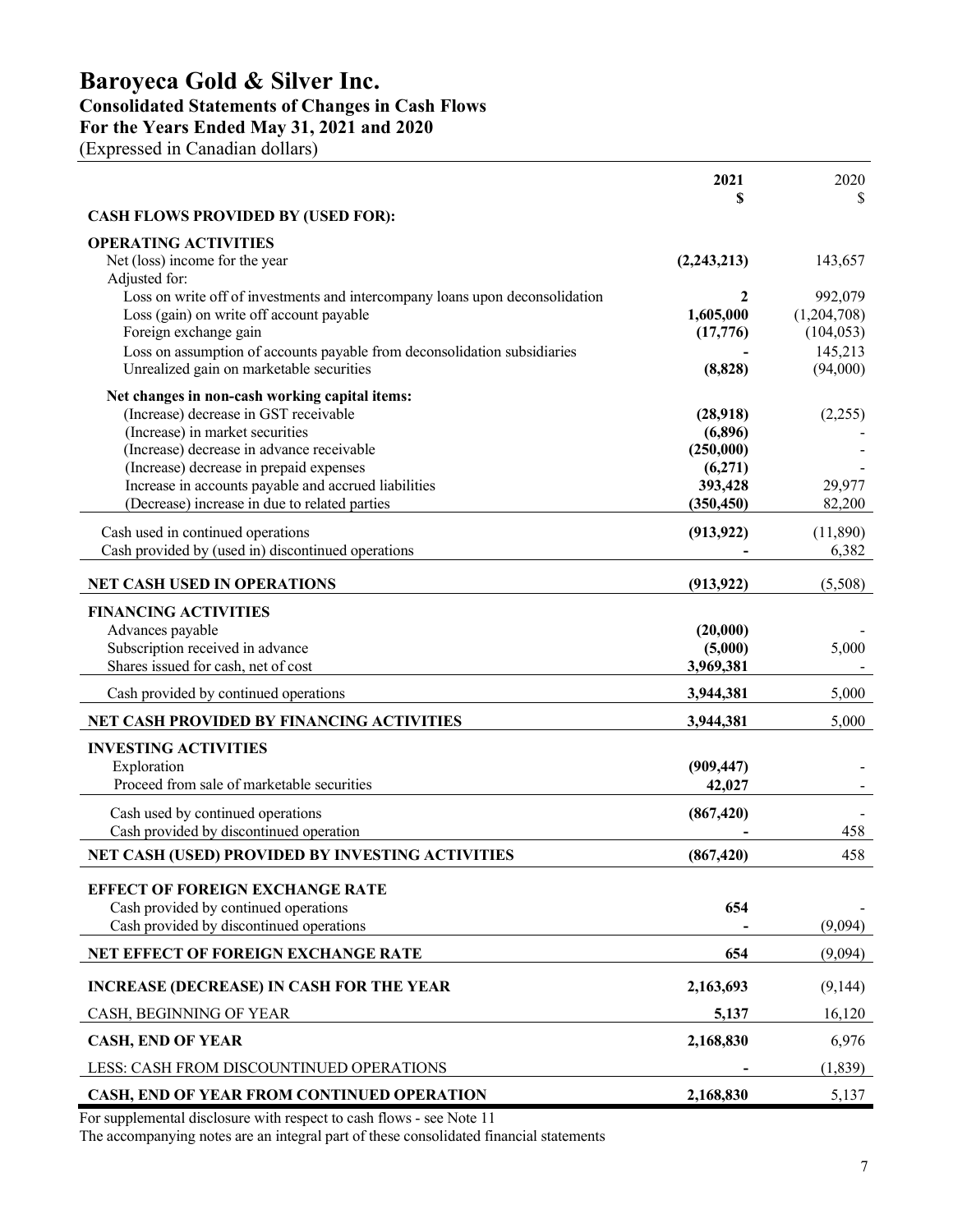(Expressed in Canadian dollars)

### NOTE 1 - NATURE AND CONTINUANCE OF OPERATIONS

Baroyeca Gold & Silver Inc. (the "Company") was incorporated under the laws of British Columbia on February 17, 2006. The Company's registered office is located at Suite 1008 - 409 Granville Street, Vancouver, British Columbia. The Company's principal business activities include the acquisition and exploration of its exploration and evaluation assets. During the year ended May 31, 2008, the Company incorporated a wholly-owned subsidiary, Baroyeca Gold & Silver de Mexico, S.A. de C.V. under the laws of Mexico.

The Company is in the process of exploring and evaluating its exploration and evaluation assets and has not yet determined whether the properties contain ore reserves that are economically recoverable. The recoverability of the amounts shown for exploration and evaluation assets are dependent upon the existence of economically recoverable reserves, the ability of the Company to obtain necessary financing to complete the development of those reserves and upon future profitable production.

These consolidated financial statements have been prepared in accordance with International Financial Reporting Standards ("IFRS") assuming the Company will continue on a going-concern basis. The Company has incurred losses since inception and the ability of the Company to continue as a going-concern depends upon its ability to develop profitable operations and to continue to raise adequate financing. Management is actively targeting sources of additional financing which would assure continuation of the Company's operations and exploration and evaluation programs. In order for the Company to meet its liabilities as they come due and to continue its operations, the Company is primarily dependent upon its ability to generate such financing. These uncertainties may cast significant doubt on the entity's ability to continue as a going concern.

There can be no assurance that the Company will be able to continue to raise funds in which case the Company may be unable to meet its obligations. Should the Company be unable to realize on its assets and discharge its liabilities in the normal course of business, the net realizable value of its assets may be materially less than the amounts recorded on the consolidated balance sheet. The financial statements do not include adjustments to amounts and classifications of assets and liabilities that might be necessary should the Company be unable to continue operations.

|                              | 2021          | 2020        |
|------------------------------|---------------|-------------|
| Working capital (deficiency) | 1,972,299     | (690,075)   |
| Deficit                      | (8, 471, 792) | (6,228,578) |

#### NOTE 2 – STATEMENT OF COMPLIANCE

These consolidated financial statements have been prepared in accordance with International Financial Reporting Standards ("IFRS), as issued by the International Accounting Standards Board ("IASB") and Interpretations of the IFRS Interpretations Committee ("IFRIC").

The consolidated financial statements were authorized for issue by the Board of Directors on September 28, 2021.

#### NOTE 3 – SIGNIFICANT ACCOUNTING POLICIES

#### a) Basis of Presentation

The consolidated financial statements have been prepared on the historical cost basis except for certain financial instruments, which are measured at fair value, as explained in the accounting policies set out in Note 3. In addition, these consolidated financial statements have been prepared using the accrual basis of accounting, except for certain cash flow information.

#### b) Basis of Consolidation

These consolidated financial statements include the accounts of the Company and its subsidiaries (collectively, the "Company"). Intercompany balances and transactions are eliminated in preparing the consolidated financial statements.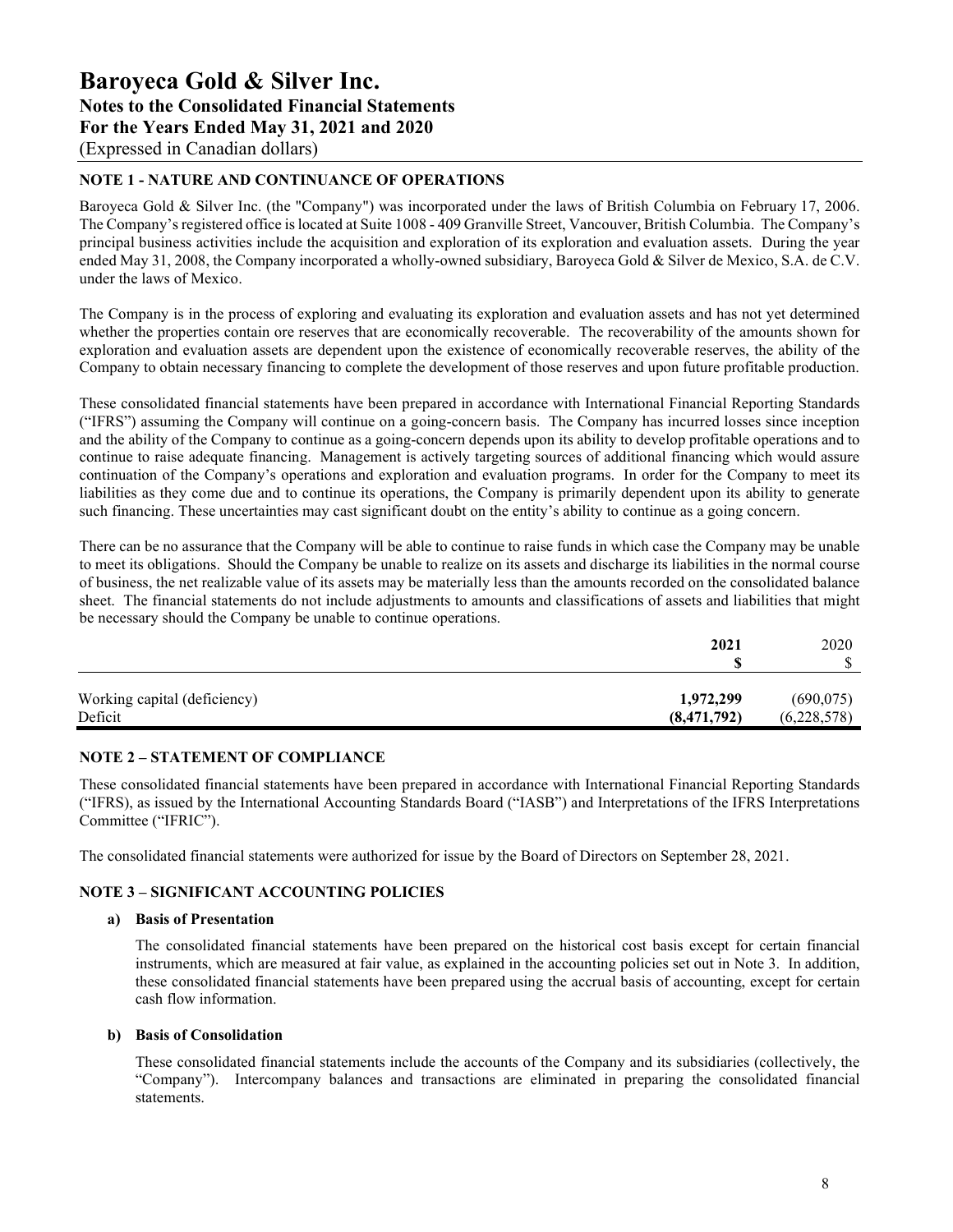### Baroyeca Gold & Silver Inc. Notes to the Consolidated Financial Statements For the Years Ended May 31, 2021 and 2020 (Expressed in Canadian dollars)

The following companies have been consolidated within these consolidated financial statements:

| Entity                                            | Country of Incorporation Voting Control Functional Currency |                                |              |
|---------------------------------------------------|-------------------------------------------------------------|--------------------------------|--------------|
| Baroyeca Gold & Silver Inc.                       | Canada                                                      | Parent Company Canadian Dollar |              |
| Baroyeca Gold & Silver de Mexico, SA de CV Mexico |                                                             | 100%                           | Mexican Peso |

#### c) Foreign currency

These consolidated financial statements are presented in Canadian dollars, which is also the functional currency of the parent company. Each subsidiary determines its own functional currency (Note 3(b)) and items included in the financial statements of each subsidiary are measured using that functional currency.

#### i) Transactions and Balances in Foreign Currencies

Foreign currency transactions are translated into the functional currency of the respective entity using the exchange rates prevailing at the dates of the transactions. Foreign exchange gains and losses resulting from the settlement of such transactions and from the re-measurement of monetary items at year-end exchange rates are recognized in profit or loss. Non-monetary items measured at historical cost are translated using the exchange rate at the date of the transaction and are not retranslated. Non-monetary items measured at fair value are translated using the exchange rate at the date when fair value was determined.

#### ii) Foreign Operations

On consolidation, the assets and liabilities of foreign operations are translated into Canadian dollars at the exchange rate prevailing at the reporting date and their revenues and expenses are translated at exchange rates prevailing at the dates of the transactions. The exchange differences arising on the translation are recognized in other comprehensive income and accumulated in the currency translation reserve in equity. On disposal of a foreign operation, the component of other comprehensive income relating to that particular foreign operation is recognized in earnings and recognized as part of the gain or loss on disposal.

#### d) Cash and cash equivalents

Cash is comprised of cash on hand and demand deposits. Cash equivalents are short-term, highly liquid investments with original maturities of three months or less that are readily convertible to known amounts of cash and which are subject to an insignificant risk of change in value. As at May 31, 2021 and May 31, 2020 the Company had no cash equivalents on hand.

#### e) Exploration and Evaluation Assets and Expenditures

Costs incurred before the Company has obtained the legal rights to explore an area are expensed as incurred. All costs related to the acquisition, exploration and evaluation of exploration and evaluation assets are capitalized by property. If economically recoverable ore reserves are developed, capitalized costs of the related property are reclassified as resource assets and amortized using the unit of production method. When a property is abandoned, all related costs are written off to operations. If, after management review, it is determined that the carrying amount of a resource property is impaired, that property is written down to its estimated net realizable value. A resource property is reviewed for impairment at each financial statement date or whenever events or changes in circumstances indicate that its carrying amount may not be recoverable. Interest on borrowings incurred to finance resource assets is capitalized until the asset is capable of carrying out its intended use.

From time to time the Company may acquire or dispose of a resource property pursuant to the terms of an option agreement. As the options are exercisable entirely at the discretion of the optionee, the amounts payable or receivable are not recorded. Option payments are recorded as property costs or recoveries when the payments are made or received.

The amounts shown for resource properties do not necessarily represent present or future values. Their recoverability is dependent upon the discovery of economically recoverable reserves, the ability of the Company to obtain the necessary financing and permitting to complete the development and future profitable production or proceeds from the disposition thereof.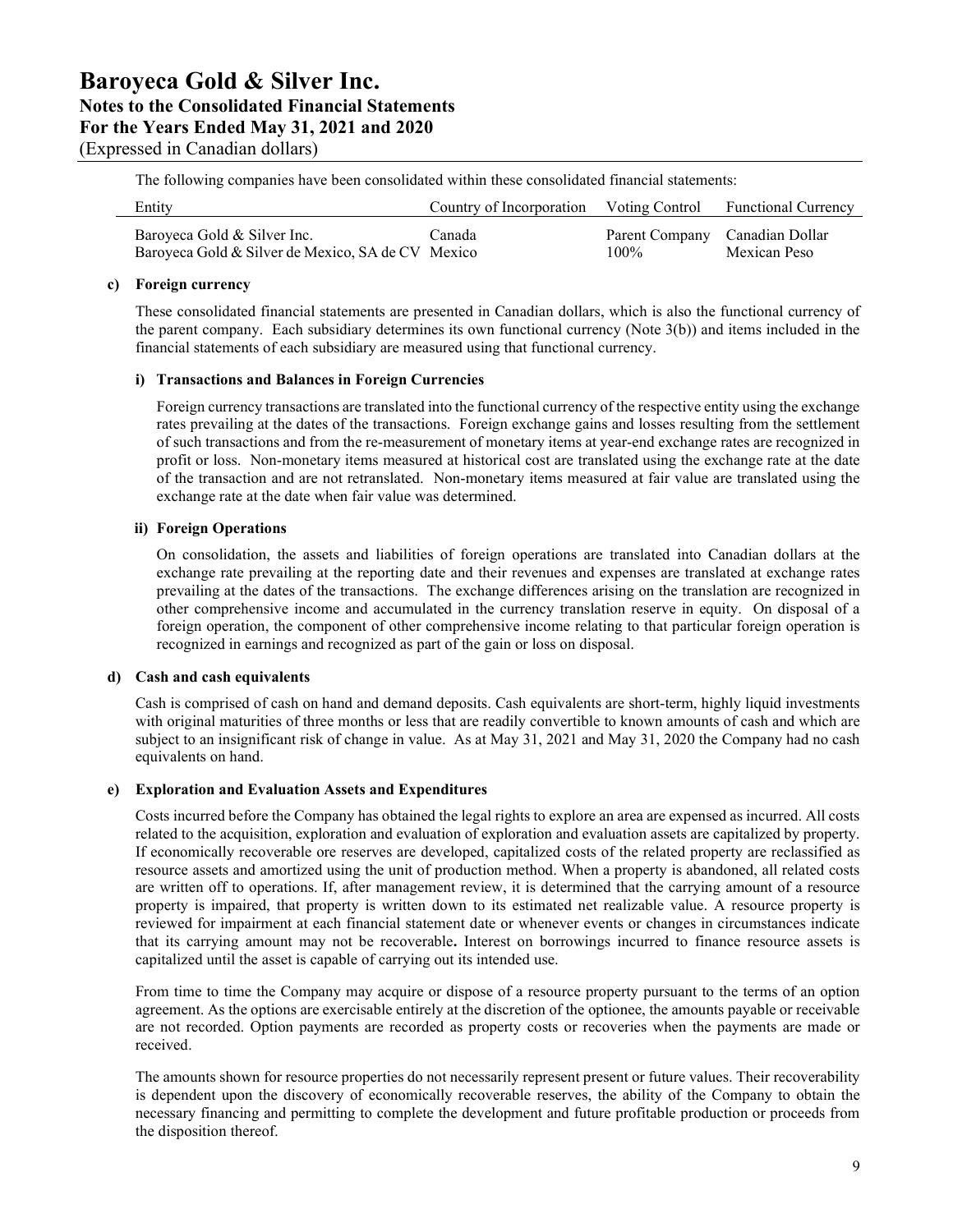Revenues from saleable material produced during the exploration phase are applied as a reduction to capitalized exploration and evaluation assets.

#### f) Long Term Investment and Investment in Associate

If the Company has significant influence over an investee as defined under IAS 28 – Investments in Associates and Joint Ventures, the investment is initially recognized at cost and is adjusted periodically to reflect the Company's portion of the investees' comprehensive profit or loss through the Company's statement of operations and comprehensive income (loss). The Company's share of profit or loss of an associate is shown on the face of the statement of operations and comprehensive income (loss).

 After application of the equity method, the Company determines whether it is necessary to recognize an impairment loss on its investment in its associate. At each reporting date, the Company determines whether there is objective evidence that the investment in the associate is impaired. If there is such evidence, the Company calculates the amount of impairment as the difference between the recoverable amount of the associate and its carrying value, then recognizes the loss in the statement of operations and comprehensive income (loss).

Upon loss of significant influence over the associate, the Company measures and recognizes any retained investment at its fair value. Any difference between the carrying amount of the associate upon loss of significant influence and the fair value of the retained investment and process from disposal is recognized in profit or loss.

#### g) Share Capital

The Company records proceeds from share issuances, net of commissions and issuance costs. Shares issued for other than cash consideration are valued at either: (i) the fair value of the asset acquired or the fair value of the liability extinguished at the measurement date under current market conditions, or (ii) the quoted price on the Over-the-Counter Bulletin Board in the United States based on the earliest of: the date the shares are issued, or the date the agreement to issue the shares is reached.

The Company has adopted a residual value method with respect to the measurement of shares and warrants issued as private placement units. The residual value method first allocates value to the more easily measurable component based on fair value and then the residual value, if any, to the less easily measurable component. Proceeds from the issue of units, consisting of common shares and share purchase warrants, are first allocated to common shares based on the quoted market value of the common shares at the time the units are priced, and the balance, if any, is allocated to the attached warrants. Share issue costs are netted against share proceeds prorated to common shares and share purchase warrants.

#### h) Share-based payments

The Company grants stock options to acquire common shares of the Company to directors, officers, employees and consultants. An individual is classified as an employee when the individual is an employee for legal or tax purposes, or provides services similar to those performed by an employee.

The fair value method of accounting is used for share-based payment transactions. Under this method, the cost of stock options and other share-based payments is recorded based on the estimated fair value using the Black-Scholes option-pricing model at the grant date and charged to profit over the vesting period. The amount recognized as an expense is adjusted to reflect the number of equity instruments expected to vest. Upon the exercise of stock options and other share-based payments, consideration received on the exercise of these equity instruments is recorded as share capital and the related share-based payment reserve is transferred to share capital.

#### i) Impairment

The Company reviews and evaluates its property, including exploration and evaluation assets, and equipment for indications of impairment when events or changes in circumstances indicate that the related carrying amount may not be recoverable or at least at the end of each reporting period. The asset's recoverable amount is estimated if an indication of impairment exists.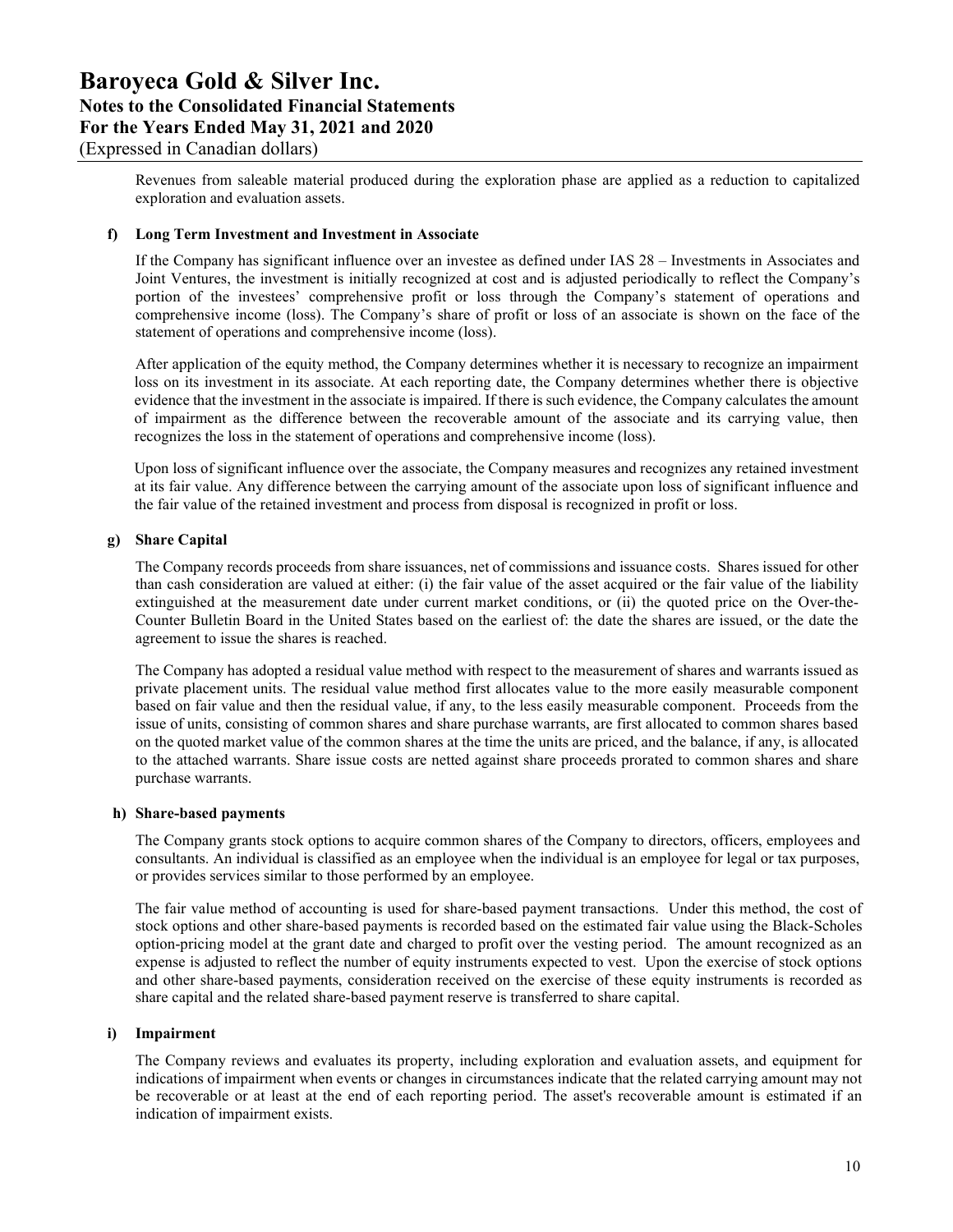### Baroyeca Gold & Silver Inc. Notes to the Consolidated Financial Statements For the Years Ended May 31, 2021 and 2020 (Expressed in Canadian dollars)

Impairment loss is recognized when the carrying amount of an asset exceeds its recoverable amount. For an asset that does not generate largely independent cash inflows, the recoverable amount is determined for the cash-generating unit to which the asset belongs. The cash-generating unit is the smallest identifiable group of assets that generates cash inflows that are largely independent of the cash inflows of other assets or groups of assets. Future cash flows are estimated based on expected future production, commodity prices, operating costs and capital costs.

The recoverable amount is the greater of the asset's fair value less costs to sell and value in use. In assessing value in use, the estimated future cash flows are discounted to their present value using a pre-tax discount rate that reflects the current market assessment of the time value of money and the risks specific to the asset.

Impairment losses reducing the carrying value to the recoverable amount are recognized in profit and loss. An impairment loss is reversed if there is an indication that there has been a change in the estimates used to determine the recoverable amount. An impairment loss is reversed only to the extent that the asset's carrying amount does not exceed the carrying amount that would have been determined, net of depreciation, if no impairment loss had been recognized.

#### j) Financial Instruments

The following is the Company's accounting policy for financial instruments under IFRS 9:

#### i) Classification

The Company determines the classification of financial assets at initial recognition. The classification of debt instruments is driven by the Company's business model for managing the financial assets and their contractual cash flow characteristics. Equity instruments that are held for trading are classified as FVTPL. For other equity instruments, on the day of acquisition the Company can make an irrevocable election (on an instrument-byinstrument basis) to designate them as at FVTOCI. Financial liabilities are measured at amortized cost, unless they are required to be measured at FVTPL (such as instruments held for trading or derivatives) or if the Company has opted to measure them at FVTPL.

The following table shows the classification under IFRS 9:

| <b>Financial assets</b>                  | <b>Classification under IFRS 9</b> |  |
|------------------------------------------|------------------------------------|--|
| Cash                                     | Amortized cost                     |  |
| Marketable securities                    | <b>FVTPL</b>                       |  |
| Other receivables                        | Amortized cost                     |  |
| <b>Financial liabilities</b>             | <b>Classification under IFRS 9</b> |  |
| Accounts payable and accrued liabilities | Amortized cost                     |  |
| Due to related parties                   | Amortized cost                     |  |
| Other financial liabilities              | Amortized cost                     |  |
|                                          |                                    |  |

#### ii) Measurement

Financial assets and liabilities at amortized cost

Financial assets and liabilities at amortized cost are initially recognized at fair value plus or minus transaction costs, respectively, and subsequently carried at amortized cost less any impairment.

#### Financial assets and liabilities at FVTPL

Financial assets and liabilities carried at FVTPL are initially recorded at fair value and transaction costs are expensed in the Consolidated Statements of Comprehensive Income. Realized and unrealized gains and losses arising from changes in the fair value of the financial assets and liabilities held at FVTPL are included in the Consolidated Statements of Comprehensive Income in the period in which they arise.

#### iii) Impairment of financial assets

The Company recognizes a loss allowance for expected credit losses on financial assets that are measured at amortized cost. At each reporting date, the Company measures the loss allowance for the financial asset at an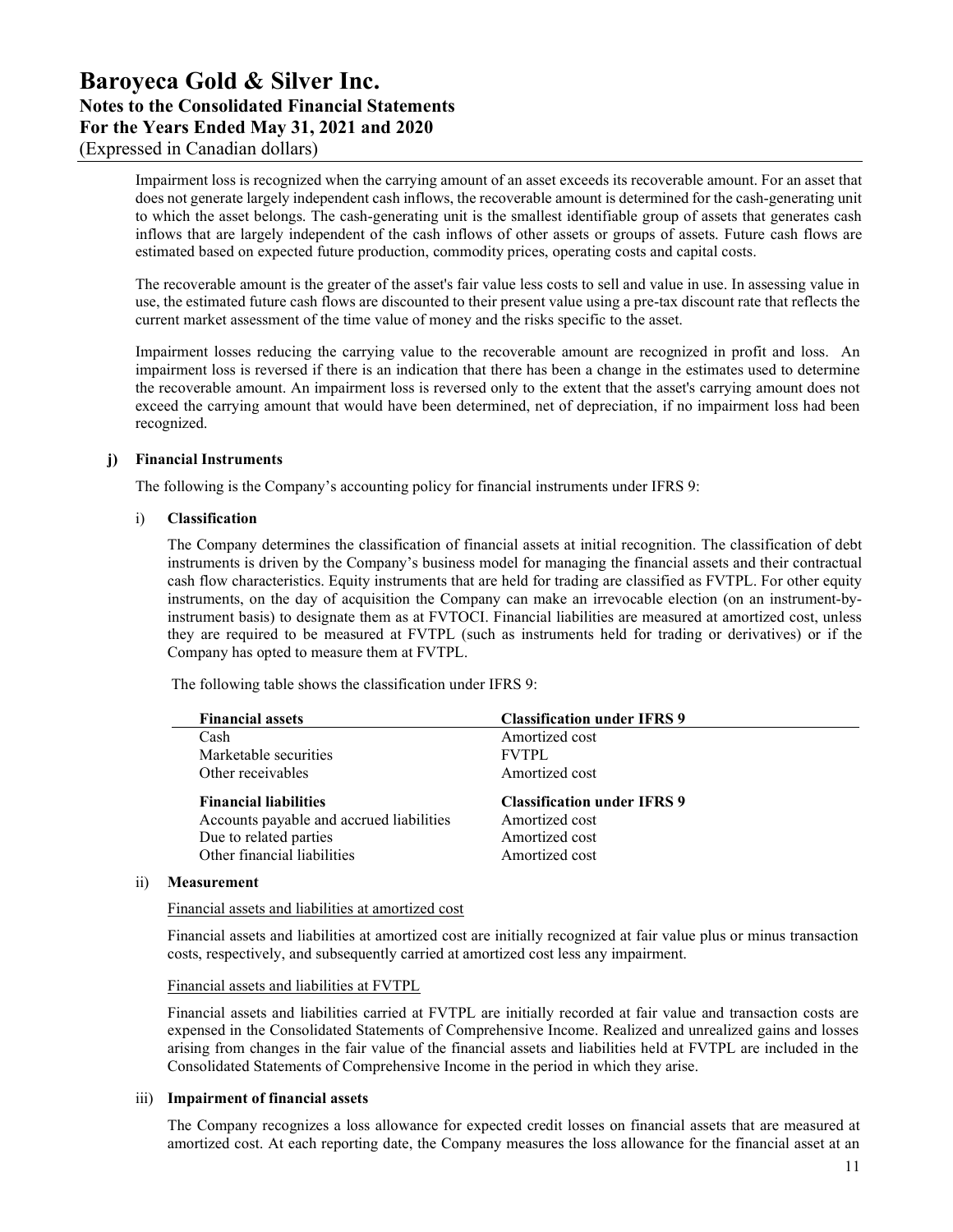### Baroyeca Gold & Silver Inc. Notes to the Consolidated Financial Statements For the Years Ended May 31, 2021 and 2020 (Expressed in Canadian dollars)

amount equal to the lifetime expected credit losses if the credit risk on the financial asset has increased significantly since initial recognition. If at the reporting date, the financial asset has not increased significantly since initial recognition, the Company measures the loss allowance for the financial asset at an amount equal to twelve month expected credit losses. The Company shall recognize in the Consolidated Statements of Comprehensive Income, as an impairment gain or loss, the amount of expected credit losses (or reversal) that is required to adjust the loss allowance at the reporting date to the amount that is required to be recognized.

#### k) Comprehensive income (loss)

Comprehensive income (loss) consists of net income (loss) and other comprehensive income (loss) and represents the change in shareholders' equity which results from transactions and events from sources other than the Company's shareholders. The Company's translation of its US Subsidiaries into Canadian dollars is the only item currently affecting comprehensive income (loss) for the years presented.

#### l) Income taxes

Tax expense recognized in profit or loss comprises the sum of deferred tax and current tax not recognized in other comprehensive income or directly in equity.

#### i) Current Income Tax

Current income tax assets and liabilities comprise those claims from, or obligations to, fiscal authorities relating to the current or prior reporting periods that are unpaid at the reporting date. Current tax is payable on taxable profit, which differs from profit or loss in the consolidated financial statements. Calculation of current tax is based on tax rates and tax laws that have been enacted or substantively enacted by the end of the reporting period.

#### ii) Deferred Income Tax

Deferred income taxes are calculated using the liability method on temporary differences between the carrying amounts of assets and liabilities and their tax bases. Deferred tax assets and liabilities are calculated, without discounting, at tax rates that are expected to apply to their respective period of realization, provided they are enacted or substantively enacted by the end of the reporting period. Deferred tax liabilities are always provided for in full.

Deferred tax assets are recognized to the extent that it is probable that they will be able to be utilized against future taxable income. Deferred tax assets and liabilities are offset only when the Company has a right and intention to offset current tax assets and liabilities from the same taxation authority.

Changes in deferred tax assets or liabilities are recognized as a component of tax income or expense in profit or loss, except where they relate to items that are recognized in other comprehensive income or directly in equity, in which case the related deferred tax is also recognized in other comprehensive income or equity, respectively.

#### m) Earnings (loss) per share

Basic loss per share is calculated by dividing net loss by the weighted average number of common shares issued and outstanding during the reporting period. Diluted loss per share is the same as basic loss per share, as the issuance of shares on the exercise of stock options and share purchase warrants is anti-dilutive.

#### n) Leases

The Company adopted all of the requirements of IFRS 16, effective January 1, 2019. IFRS 16 specifies how an IFRS reporter will recognize, measure, present and disclose leases. The standard provides a single lessee accounting model, requiring lessees to recognize assets and liabilities for all leases unless the lease term is 12 months or less or the underlying asset has a low value. Lessors continue to classify leases as operating or finance, with IFRS 16's approach to lessor accounting substantially unchanged from its predecessor, IAS 17. There was no impact on the Company's financial statements upon the adoption of this new standard.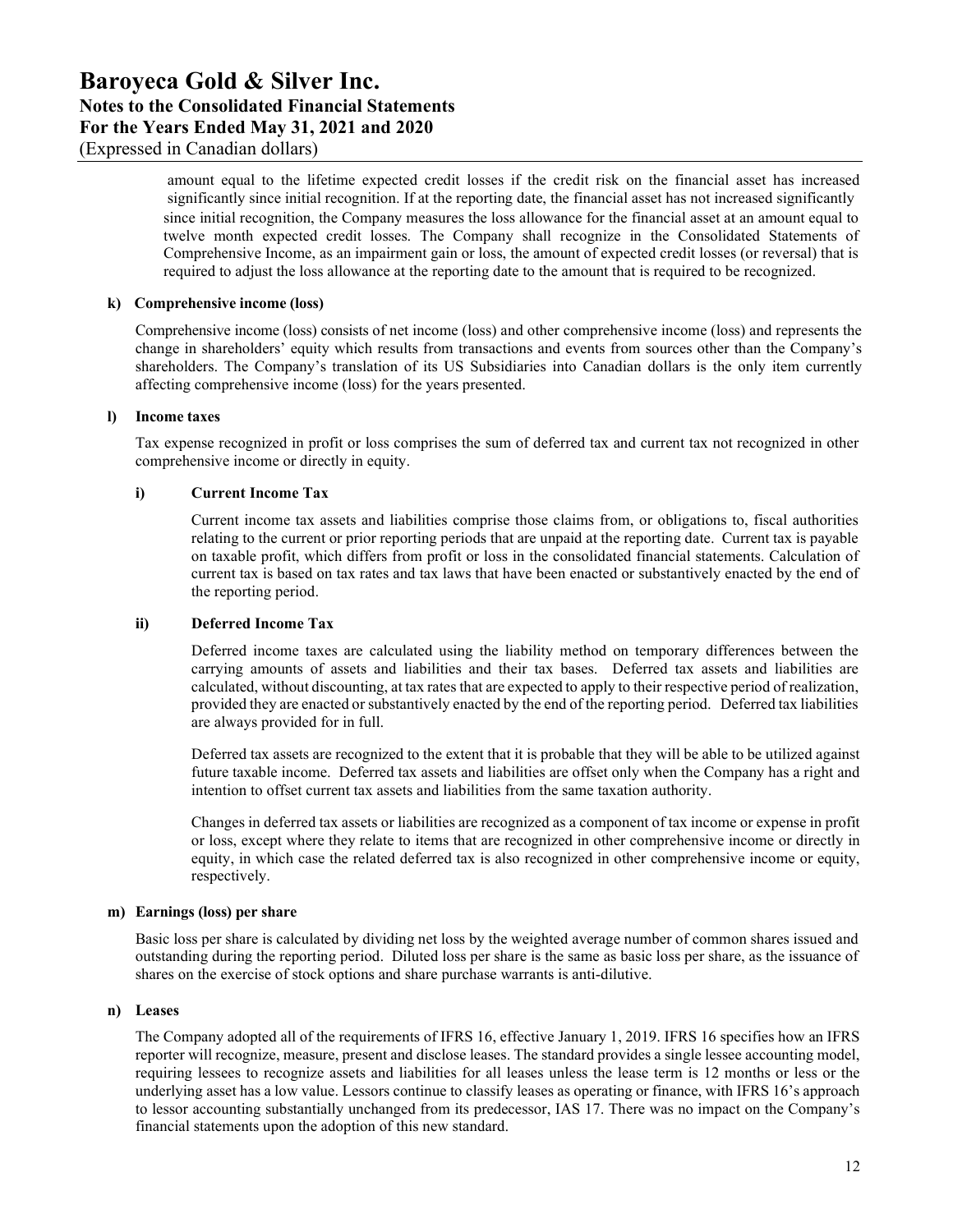#### o) Nature and Purpose of Equity and Reserves

The reserves recorded in equity on the Company's statement of financial position include 'Subscriptions Received', 'Share-based Payment Reserve', and 'Deficit'.

- 'Subscriptions Received' is used to recognize the value of cash received towards share subscriptions that have not been issued by year-end.
- 'Share-based Payment Reserve' is used to recognize the fair value of stock option grants and warrants prior to exercise, expiry or cancellation and the fair value of other share-based consideration paid at the date of payment.
- 'Deficit' is used to record the Company's change in deficit from earnings from period to period and to recognize the fair value of stock option grants and warrants after expiry or cancellation.

#### p) Comparative Figures

Certain comparative figures have been reclassified to conform to the financial statement presentation adopted for the current period. These reclassifications have no effect on the net loss for the year ended May 31, 2020.

#### NOTE 4 – SIGNIFICANT ACCOUNTING JUDGMENTS, ESTIMATES AND ASSUMPTIONS

In the application of the Company's accounting policies which are described in Note 3, management is required to make judgments, estimates, and assumptions about the carrying amounts of assets and liabilities that are not readily apparent from other sources. The estimates and associated assumptions are based on historical experience and other factors that are considered to be relevant. Actual results may differ from these estimates.

The estimates and underlying assumptions are reviewed on an ongoing basis. Revisions to accounting estimates are recognized in the period in which the estimate is revised if the revision affects only that period, or in the period of the revision and future periods, if the revision affects both current and future periods.

Significant judgments, estimates, and assumptions that have the most significant effect on the amounts recognized in the consolidated financial statements are described below.

#### a) Exploration and Evaluation Assets

The carrying amount of Company's exploration and evaluation assets does not necessarily represent present or future values, and the Company's exploration and evaluation assets have been accounted for under the assumption that the carrying amount will be recoverable. Recoverability is dependent on various factors, including the discovery of economically recoverable reserves, the ability of the Company to obtain the necessary financing to complete the development and upon future profitable production or proceeds from the disposition of the mineral properties themselves. Additionally, there are numerous geological, economic, environmental and regulatory factors and uncertainties that could impact management's assessment as to the overall viability of its properties or to the ability to generate future cash flows necessary to cover or exceed the carrying value of the Company's mineral properties.

To the extent that any of management's assumptions change, there could be a significant impact on the Company's future financial position, operating results and cash flows.

#### b) Deferred Tax Assets

Deferred tax assets, including those arising from unutilized tax losses, require management to assess the likelihood that the Company will generate sufficient taxable earnings in future periods in order to utilize recognized deferred tax assets. Assumptions about the generation of future taxable profits depend on management's estimates of future cash flows. In addition, future changes in tax laws could limit the ability of the Company to obtain tax deductions in future periods. To the extent that future cash flows and taxable income differ significantly from estimates, the ability of the Company to realize the net deferred tax assets recorded at the reporting date could be impacted.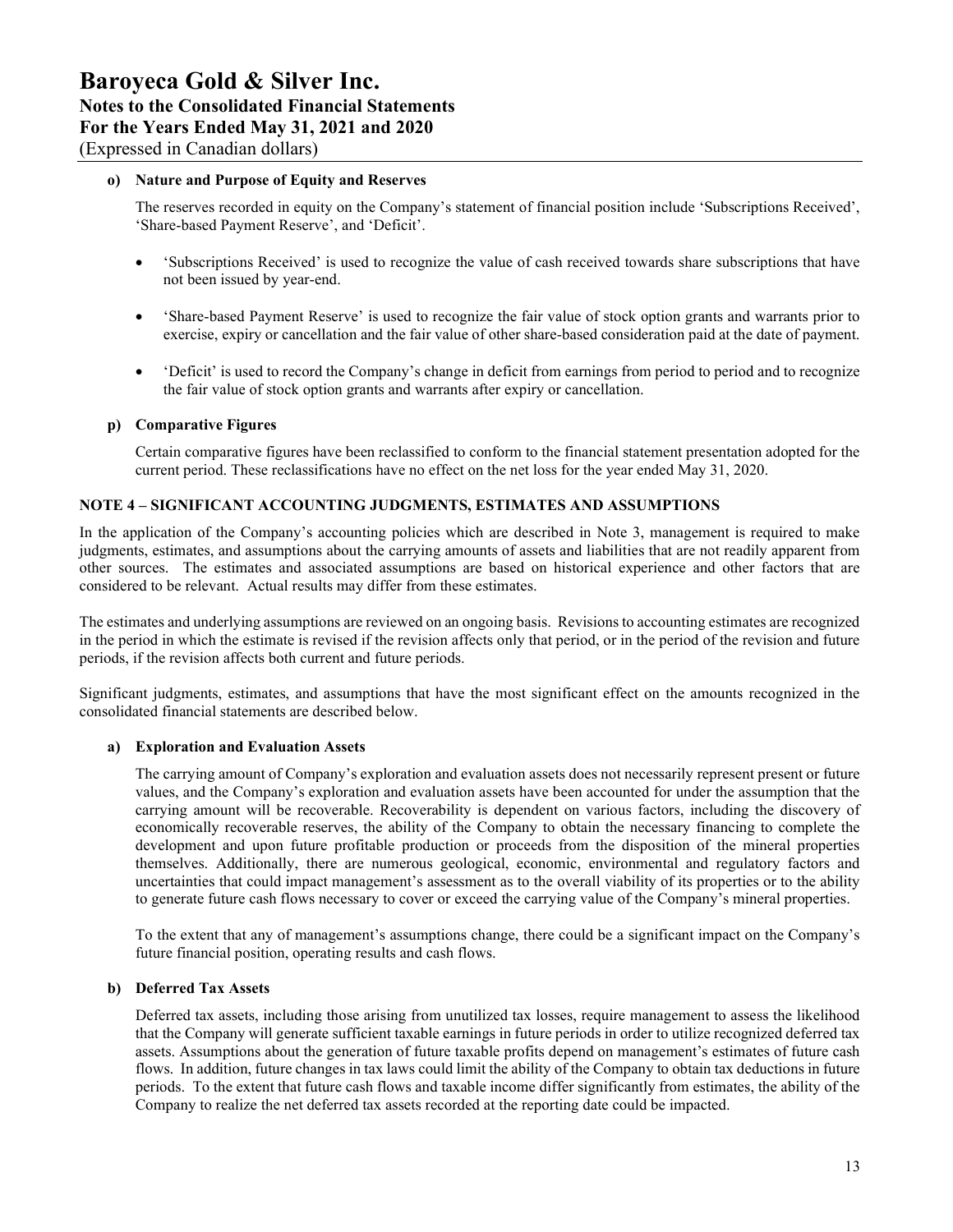### Baroyeca Gold & Silver Inc. Notes to the Consolidated Financial Statements For the Years Ended May 31, 2021 and 2020 (Expressed in Canadian dollars)

### c) Share-based Compensation

The fair value of share-based compensation is subject to the limitations of the Black-Scholes option pricing model that incorporates market data and involves uncertainty in estimates used by management in the assumptions. Because the Black-Scholes option pricing model requires the input of highly subjective assumptions, including the volatility of share prices, changes in subjective input assumptions can materially affect the fair value estimate.

#### NOTE 5 – MARKETABLE SECURITIES

On March 22, 2019, the Company received 100,000 Aztec common shares at a total fair value of \$19,000 to satisfy one of the terms of the option agreement (Note 6(a)). On March 25, 2020, the Company received an additional 300,000 Aztec common shares at a total fair value of \$15,000 in accordance with the option agreement. During the year ended May 31, 2021, the Company sold 110,000 Aztec common shares for total proceeds of \$42,027. As at May 31, 2021, marketable securities consist of 290,000 Aztec common shares with the fair value of \$93,697 (2020 – 400,000 Aztec common shares with the fair value of \$120,000).

#### NOTE 6– EXPLORATION AND EVALUATION ASSETS

Total expenditures on the Company's mineral properties are as follows:

|                                                         | Tombstone,   |                |              |
|---------------------------------------------------------|--------------|----------------|--------------|
|                                                         | Arizona, USA | Colombia       | <b>Total</b> |
|                                                         | \$           | S              | S            |
| <b>Balance, May 31, 2019</b>                            | 500,000      | $\blacksquare$ | 500,000      |
| Consulting                                              | 45,497       | $\sim$         | 45,497       |
| Contract wages                                          | 85,050       |                | 85,050       |
| Equipment rental and repair                             | 26,072       |                | 26,072       |
| Equipment lease                                         | 79,413       |                | 79,413       |
| Permit, title search and taxes                          | 783          |                | 783          |
| Travel and accommodation                                | 22,011       |                | 22,011       |
| Vehicle repairs and maintenance                         | 19,395       |                | 19,395       |
| Deposit received from option                            | (28, 677)    |                | (28,677)     |
| Recovery                                                | (162, 392)   |                | (162,392)    |
| <b>Impairment Loss</b>                                  | (319, 644)   |                | (319, 644)   |
| Effect of foreign currency translation                  | 12,492       |                | 12,492       |
| Deconsolidation                                         | (280,000)    |                | (280,000)    |
| Total acquisition and exploration costs during the year | (500,000)    |                | (500,000)    |
| <b>Balance, May 31, 2020</b>                            |              |                |              |
| Acquisition cost                                        | Ξ.           | 2,380,000      | 2,380,000    |
| Automobile                                              |              | 2,284          | 2,284        |
| Consulting and geologists                               |              | 103,095        | 103,095      |
| Exploration, lab and survey                             |              | 106,298        | 106,298      |
| Equipment, tools and materials                          |              | 15,966         | 15,966       |
| Legal                                                   |              | 14,920         | 14,920       |
| Repairs and maintenance                                 |              | 2,930          | 2,930        |
| Travel and accommodations                               |              | 3,436          | 3,436        |
| Taxes                                                   |              | 415            | 415          |
| Samples                                                 |              | 298            | 298          |
| Wages, benefits and contractors                         |              | 96,365         | 96,365       |
| Gold sample (recovery)                                  |              | (57,308)       | (57, 308)    |
| Foreign currency translation                            |              | 668            | 668          |
| Total acquisition and exploration costs during the year |              | 2,669,367      | 2,669,367    |
| <b>Balance, May 31, 2021</b>                            |              | 2,669,367      | 2,669,367    |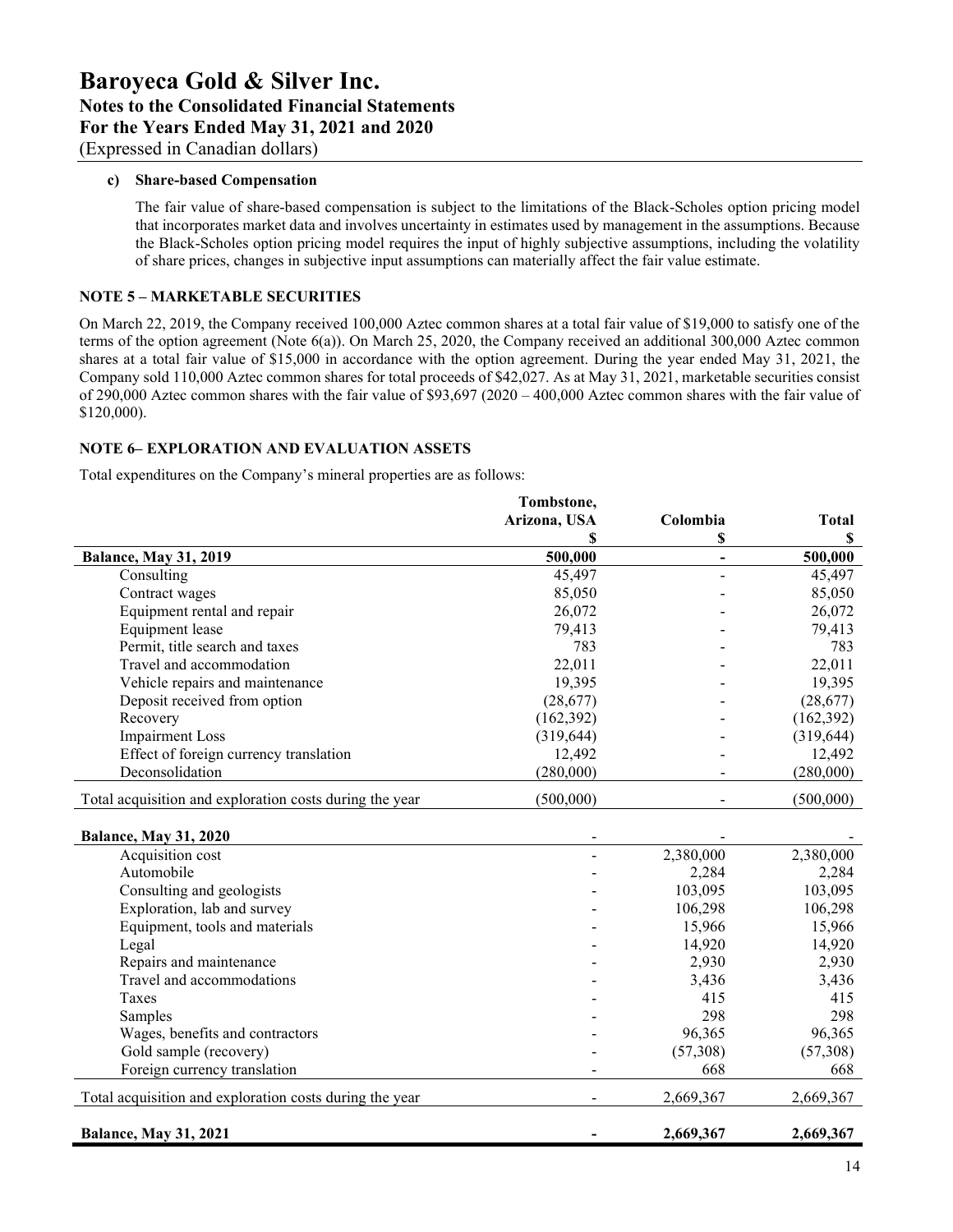(Expressed in Canadian dollars)

As of May 31, 2020, the Company deconsolidated the US Subsidiaries and as a result, the amount of total exploration and evaluation assets has become \$Nil.

#### a) Tombstone, Arizona

Pursuant to a series of agreements, the Company acquired mining claims located in the state of Arizona and the option to acquire two additional parcels of claims contiguous to the group acquired. The Company paid the vendor US\$250,000 for the group of claims purchased and has the option to purchase the second parcel for US\$180,000 and the third parcel for US\$250,000. The Company must also issue 10,000 shares for the third parcel. In September 2011, the Company paid US\$180,000 to exercise the option on the second parcel of claims.

In connection with the option for the third parcel, the Company paid US\$90,000 during the year end May 31, 2012, with the remaining balance of US\$160,000 to be paid and the 10,000 shares to be issued by June 29, 2012. This date was extended indefinitely upon agreement with the vendor.

The Company agreed to issue to optionor, as additional consideration, 10,000 common shares upon closing of the purchase and sale of the third parcel of claims. The share issuance will be subject to acceptance for filing by the TSX Venture Exchange.

In conjunction with the acquisition of the claims, the Company agreed to purchase a number of pieces of equipment and an office facility located on the properties that had been used in operations carried out by the vendor for a total of US\$170,000 (paid during the year ended May 31, 2012).

The Company also agreed to pay a finder's fee of up to 39,000 common shares, of which 26,500 were issued in fiscal May 31, 2012, to an individual for introductions and assistance provided to the Company with respect to this acquisition. The remaining common shares will be issued to the finder at completion of above mentioned purchase agreement.

To carry out the above property and equipment acquisitions, the Company incorporated two new wholly-owned subsidiary companies in Arizona in June 2011 to hold the assets acquired, namely, Tombstone Gold & Silver Inc. and Tombstone Resources Inc.

During the year ended May 31, 2018 the Company entered into an option agreement with Aztec Minerals Corp. ("Aztec") whereby Aztec can acquire a 75% interest in Tombstone mineral properties held by the Company. To earn an interest in the property, Aztec must incur exploration expenditures of CAD \$1,000,000 on the property, make cash payments of CAD \$100,000 and issue 1,000,000 Aztec common shares to the Company over a three-year period.

In September 2020, pursuant to the lender (the "Lender") under the Company's loan payable choosing to exercise against the security it held, being all of the assets of the Tombstone Subsidiaries (also called the US Subsidiaries), to settle the outstanding debt, the Company entered into an agreement to transfer all of the shares of the Tombstone Subsidiaries to the Lender, which includes the remaining interest in the Tombstone Property and related assets. The parties have agreed to sell the 400,000 Aztec common shares, received as payment on the Tombstone Property Option Agreement, and apply the proceeds to the accounts payable outstanding as obligations of the US Subsidiaries. The Company has deconsolidated the US Subsidiaries as of May 31, 2020 and reclassified these investments as Investments to be Disposed Of. The Company also wrote down these investments to its nominal value of \$2 during the year ended May 31, 2020. All the related losses on assumption of accounts payable from the deconsolidated subsidiaries and write off of investments and intercompany loans with the deconsolidated subsidiaries were recognized in the consolidated statements of operations and comprehensive loss for the fiscal year ended May 31, 2020.

#### b) Colombia

During the year end May 31, 2020, the Company entered into 2 option agreements with Malabar Gold Corp ("Malabar") whereby Baroyeca acquired 100% interest in two mineral properties (Santa Barbara and Falan Property) located in Colombia, South America, along with all of the machinery, equipment, surface rights, license, permits, data and records relating to the properties and held by Malabar.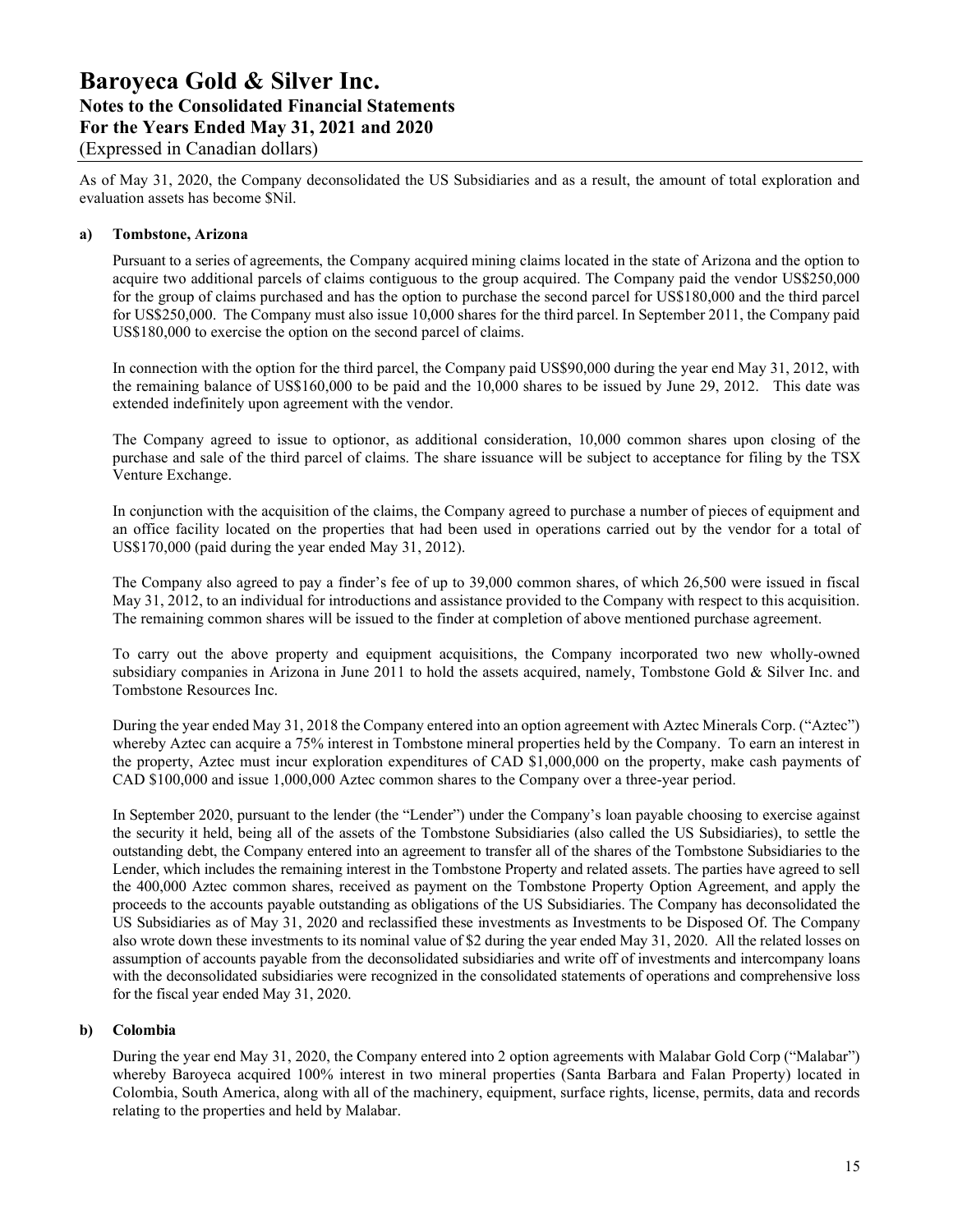To earn a 100% interest in the properties, the Company must complete the following:

#### i) Santa Barbara Property

Pursuant to the agreement, the Company must make cash payments of \$1,750,000, and issue 7,000,000 common shares of the Company and must incur expenditures of \$500,000 on the property over a three-year period as follows:

|                                     |                           | Number of     | Cash      |
|-------------------------------------|---------------------------|---------------|-----------|
|                                     |                           | <b>Shares</b> |           |
| Within 7 days of signing            | (Paid)                    |               | 50,000    |
| On Closing                          | (Paid and Issued -        |               |           |
|                                     | fair valued at \$980,000) | 3,500,000     | 400,000   |
| Within 10 days following the first  |                           |               |           |
| anniversary of closing;             |                           | 1,750,000     | 825,000   |
| Within 10 days following the second |                           |               |           |
| anniversary of closing              |                           | 1,750,000     | 475,000   |
|                                     |                           |               |           |
|                                     |                           | 7,000,000     | 1,750,000 |

#### ii) Atocha Property (Formerly Falan Property)

Pursuant to the agreement, the Company must make cash payment of \$1,050,000 and issue 5,000,000 common shares of the Company over a three-year period as follows:

|                                     |                           | Number of     | Cash      |
|-------------------------------------|---------------------------|---------------|-----------|
|                                     |                           | <b>Shares</b> |           |
| Within 7 days of signing            | (Paid)                    |               | 50,000    |
| On Closing                          | (Paid and Issued –        |               |           |
|                                     | fair valued at \$700,000) | 2,500,000     | 200,000   |
| Within 10 days following the first  |                           |               |           |
| anniversary of closing;             |                           | 1,250,000     | 500,000   |
| Within 10 days following the second |                           |               |           |
| anniversary of closing              |                           | 1,250,000     | 300,000   |
|                                     |                           |               |           |
|                                     |                           | 5,000,000     | 1,050,000 |

#### Title to mineral properties

Title to mineral properties involves certain inherent risks due to the difficulties of determining the validity of certain mineral titles as well as the potential for problems arising from the frequently ambiguous conveyancing history characteristic of many mineral properties. The Company has investigated title to all of its mineral properties and, to the best of its knowledge, title to all of its properties is in good standing.

#### NOTE 7– ACCOUNTS PAYABLE AND ACCRUED LIABILITIES

|                              | 2021<br>S | 2020<br>S |
|------------------------------|-----------|-----------|
| Trade accounts payable       | 214,282   | 333,630   |
| Accrued liabilities          | 66,000    | 66,000    |
| <b>Balance, May 31, 2021</b> | 280,282   | 399,630   |

A total of \$125,128 (US\$103,651) assumed from the US Subsidiaries deconsolidated was included in trade accounts payable above.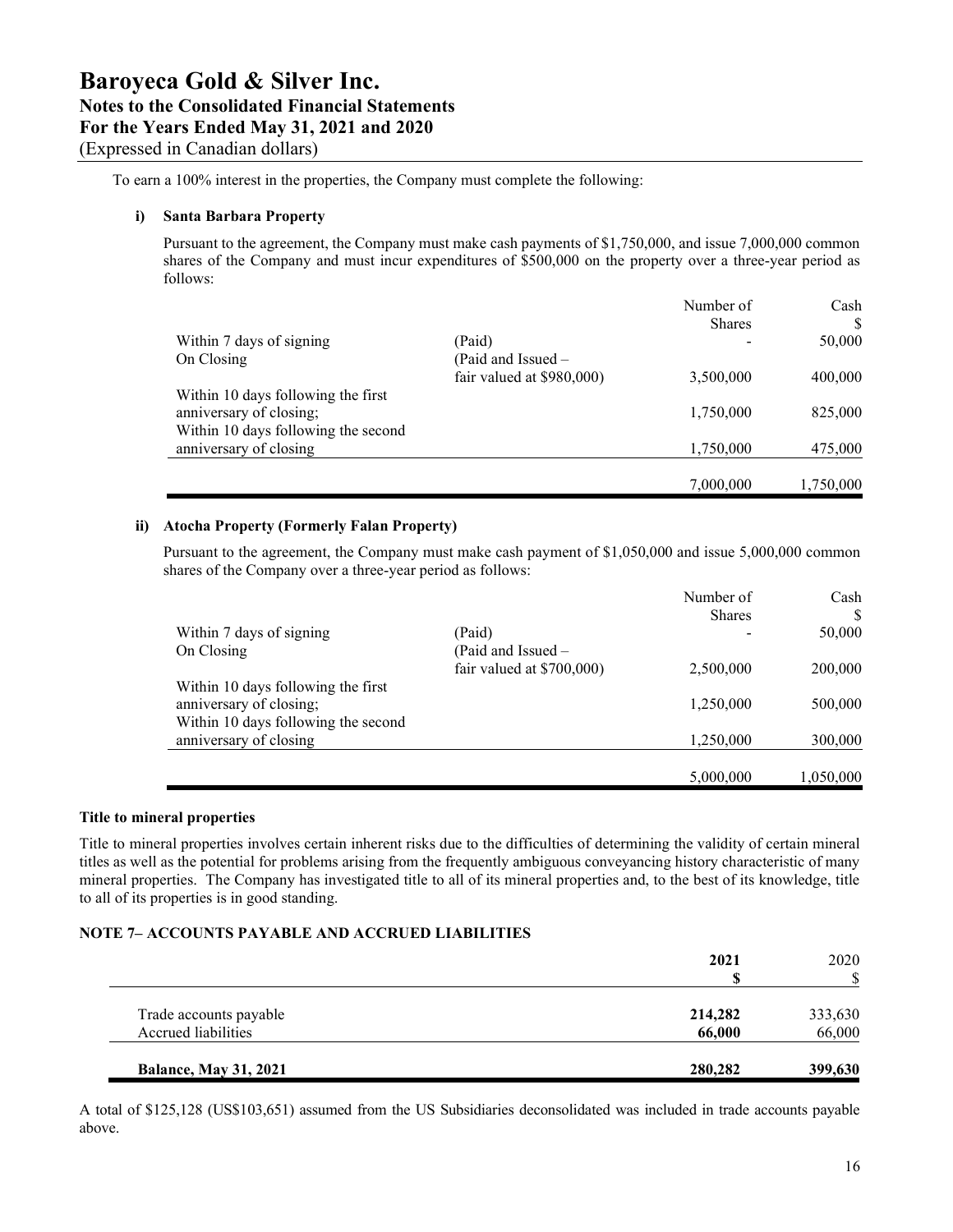(Expressed in Canadian dollars)

#### NOTE 8– ADVANCE PAYABLE

The advance payable does not bear interest and has no specific terms for repayment.

#### NOTE 9– SHARE CAPITAL

#### a) Authorized Share Capital

The Company is authorized to issue an unlimited number of common shares without par value.

During the year ended May 31, 2020, the Company received TSX Venture Exchange approval to consolidate its common shares on June 25, 2019 on the basis of one new common share for every 10 existing common shares of the Company. The consolidation of shares had been reflected retrospectively in these consolidated financial statements.

#### b) Issued Common Shares

During the year ended May 31, 2021, the Company has issued a total of 32,005,034 shares of its capital stock, as follows:

- i) 2,000,000 common shares pursuant to a private placement at \$0.05 per share;
- ii) 3,000,000 units of its securities (3,000,000 common shares and 3,000,000 warrants) pursuant to a private placement at \$0.825 per unit, each unit consisting of one common share and one non-transferable share purchase warrant (a "Warrant"), with each such Warrant entitling the holder to acquire one additional common share of the Company at a price of \$0.165 per share for a period of two years;
- iii) 9,200,000 units of its securities (9,200,000 common shares and 9,200,000 warrants) pursuant to a private placement at \$0.22 per units, each unit consisting of one common share and one non-transferable share purchase warrant (a "Warrant"), with each such Warrant entitling the holder to acquire one additional common share of the Company at a price of \$0.30 per share for a period of two years;
- iv) 6,000,000 common shares at \$0.35 per share pursuant to a settlement of debts;
- v) 6,000,000 common shares at \$0.28 per share for acquisition of the interests in the mineral property options from Malabar;
- vi) 5,630,034 units of its securities at \$0.30 per unit, each unit consisting of one common share and one-half a non-transferable share purchase warrant, each whole warrant (a "Warrant"), entitling the holder to acquire one additional common share of the Company at a price of \$0.45 per share for a period of one year; and
- vii) 175,000 common shares at \$0.165 pursuant to the exercise of warrants.

#### c) Stock options

The Board of Directors is authorized, pursuant to the Company's Stock Option Plan, to grant options to directors, officers, consultants or employees to acquire up to 10% of issued and outstanding common shares. The exercise price of options granted shall not be less than the price permitted by any stock exchange on which the common shares are then listed or other regulatory body having jurisdiction. The options can be granted for a maximum term of 5 years and are subject to such vesting terms and conditions as may be specified by the Board of Directors.

The award of stock options is at the discretion of the Board of Directors. The Company has no formal objectives or criteria and relies on the recommendations of the Board of Directors.

As at May 31, 2021 and 2020, the Company has no stock options outstanding.

#### d) Warrants

As at May 31, 2021, warrants outstanding were as follows:

- i) 2,825,000 share purchase warrants at an exercise price of \$0.165 per share until September 15, 2022.
- ii) 8,343,089 share purchase warrants at an exercise price of \$0.30 per share until January 14, 2023.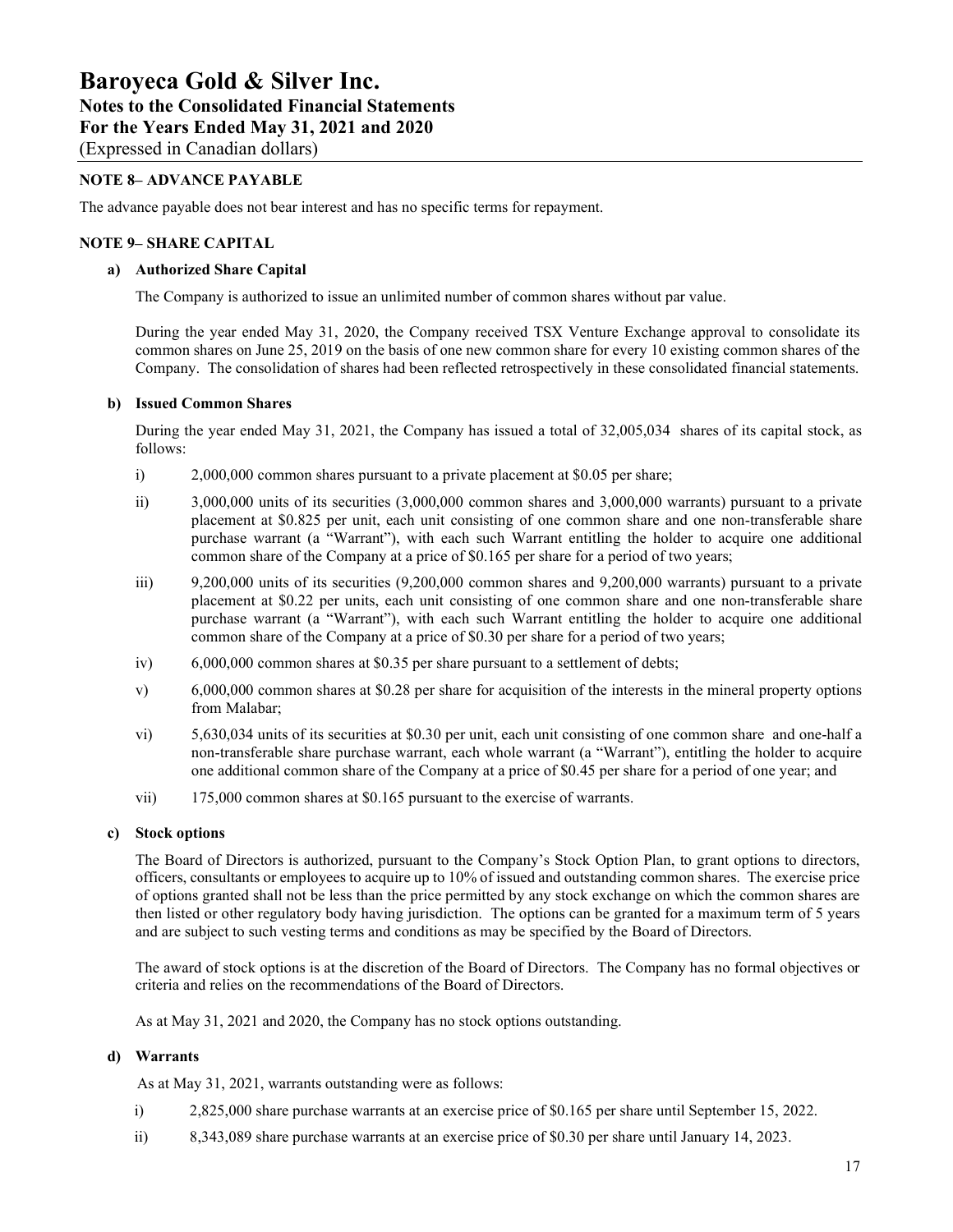(Expressed in Canadian dollars)

- iii) 856,911 share purchase warrants at an exercise price of \$0.30 per share until January 25, 2023
- iv) 207,382 share purchase warrants at an excise price of \$0.30 per share until April 23, 2022
- v) 2,815,017 share purchase warrants at an exercise price of \$0.45 per share until April 23, 2022.

A summary of the Company's issued and outstanding warrants as at May 31, 2021 is presented below:

|                                         | Warrants<br>Outstanding<br><b>Numbers</b> | Weighted average<br>exercise price |
|-----------------------------------------|-------------------------------------------|------------------------------------|
| Balance, June 1, 2020                   | $\overline{\phantom{0}}$                  |                                    |
| Warrants issued under Finder's fee      | 207,382                                   | 0.0004                             |
| Warrants issued under private placement | 14,840,017                                | 0.0596                             |
| <b>Balance, May 31, 2021</b>            | 15,047,399                                | 0.0600                             |

#### NOTE 10 – RELATED PARTY TRANSACTIONS

#### a) Compensation of key management

Key management includes the Company's directors. Key management compensation for the years ended May 31, 2021 and 2020, comprised:

|                 | 2021   | 2020<br>¢<br>P |
|-----------------|--------|----------------|
| Director fees   | 6,175  |                |
| Management fees | 10,000 | 60,000         |
| Consulting fees | 69,314 |                |
|                 |        |                |
|                 | 85,489 | 60,000         |

#### b) Other related party transactions

In addition to the compensation paid to directors, the Company had the following transactions with related parties:

- i) During the year ended May 31, 2021, the Company incurred management fees of \$NIL to a company controlled by a director (2020 - \$60,000). As of May 31, 2021, \$NIL (2020 - \$99,000) was payable to this company and is included in due to related parties. In fiscal 2020, the Company entered into debt settlement agreement with this party to settle all existing debts as at May 31, 2020 by issuing 1,200,000 common shares of the Company at a deemed price of \$0.0825 for a total of \$99,000. A gain on write-off of accounts payable in the amount of \$279,500 was recorded in fiscal 2020. In January 2021, the Company issued 1,200,000 common shares with fair value of \$0.35 for a total of \$420,000 to settle the debt owed with carrying value of \$99,000 (2020 - \$378,500). A loss on settlement of debt for \$321,000 was recorded in fiscal year 2021.
- ii) During the year ended May 31, 2021, the Company incurred legal fees of \$119,428 (2020 \$22,200) to a law firm of which a director of the Company is a principal. As at May 31, 2021, the Company had a balance payable of \$25,000 (2020 - \$99,000) to this law firm, which was included in due to related parties. In fiscal 2020, the Company entered into debt settlement agreement with this party to settle all existing debts as at May 31, 2020 by issuing 1,200,000 common shares of the Company at a deemed price of \$0.0825 for a total of \$99,000. A gain on write-off of accounts payable in the amount of \$112,648 was recorded in fiscal 2020. In January 2021, the Company issued 1,200,000 common shares with fair value of \$0.35 for a total of \$420,000 to settle the debt owed with carrying value of \$99,000 (2020 - \$211,648). A loss on settlement of debt for \$321,000 was recorded in fiscal year 2021.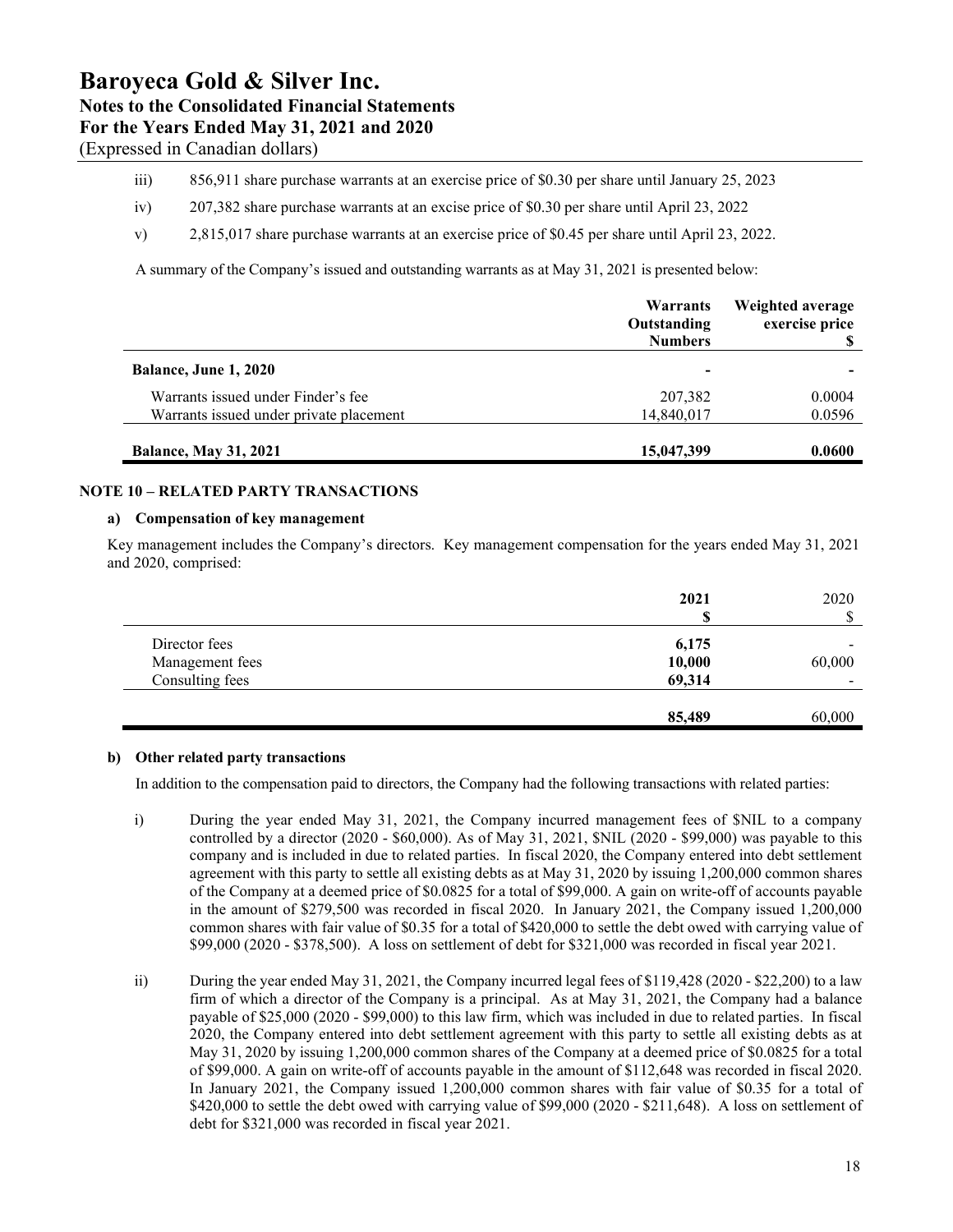(Expressed in Canadian dollars)

- iii) As at May 31, 2021, the Company owed \$1,200 (2020 \$188,479) to a company controlled by a director for expense reimbursements, and is included in due to related parties. In fiscal 2020, the Company entered into debt settlement agreement with this party to settle all existing debts as at May 31, 2020 by issuing 1,200,000 common shares of the Company at a deemed price of \$0.0825 for a total of \$99,000. A gain on write-off of accounts payable in the amount of \$89,749 was recorded in fiscal 2020. In January 2021, the Company issued 1,200,000 common shares with fair value of \$0.35 for a total of \$420,000 to settle the debt owed with carrying value of \$99,000 (2020 - \$188,749). A loss on settlement of debt for \$321,000 was recorded in fiscal year 2021.
- iv) During the year ended May 31, 2021, the Company paid consulting fee of \$10,000 (2020 NIL) to a director of the Company, As of May 31, 2021 the Company had a balance payable of \$2,971 (2020 - \$2,971) to this director which was included in accounts payable and accrued liabilities.
- v) As at May 31, 2021, the Company owed \$3,000 (2020 \$99,000) to a director of the Company for expense reimbursement, and is included in due to related parties. In fiscal 2020, the Company entered into debt settlement agreement with this party to settle all existing debts as at May 31, 2020 by issuing 1,200,000 common shares of the Company at a deemed price of \$0.0825 for a total of \$99,000. A gain on write-off of accounts payable in the amount of \$174,265 was recorded in fiscal 2020. In January 2021, the Company issued 1,200,000 common shares with fair value of \$0.35 for a total of \$420,000 to settle the debt owed with carrying value of \$99,000 (2020 - \$273,265). A loss on settlement of debt for \$321,000 was recorded in fiscal year 2021.
- vi) As at May 31, 2021, the Company owed \$483 (2020 \$483) to a former director of the Company, who resigned on September 28, 2012, which is included in accounts payable and accrued liabilities.
- vii) As at May 31, 2021, the Company paid consulting fee of \$69,314 to a company owned by a director of the Company.
- viii) As at May 31, 2021, the Company owed \$16,350 (2020 \$16,350) to a director of the Company.

The amounts due to/from related parties are non-interest bearing, unsecured and have no fixed terms of repayment.

#### NOTE 11 – INCOME TAXES

#### a) Provision for current tax

No provision has been made for current income taxes, as the Company has no taxable income.

A reconciliation of income taxes at statutory rates is as follows:

|                                                                     | 2021          | 2020       |
|---------------------------------------------------------------------|---------------|------------|
|                                                                     | S             | S          |
|                                                                     |               |            |
| Net (loss) for the year                                             | (2,243,213)   | (143, 657) |
| Income tax expense                                                  |               |            |
| Income (loss) excluding income tax                                  | (2, 243, 213) | (143, 657) |
| Income tax expense (recovery) using the Company's domestic tax rate | (606,000)     | (37,000)   |
| Change in deferred tax rates                                        | (154,000)     |            |
| Adjustment to prior year's tax provision                            | 59,000        |            |
| Others                                                              | 28,000        | (554,000)  |
| Change in unrecognized temporary differences                        | 673,000       | 591,000    |
|                                                                     |               |            |
|                                                                     |               |            |

The Company's Canadian corporate tax rate is 27% (2020 - 27%) and effective tax rate is NIL (2020 - NIL).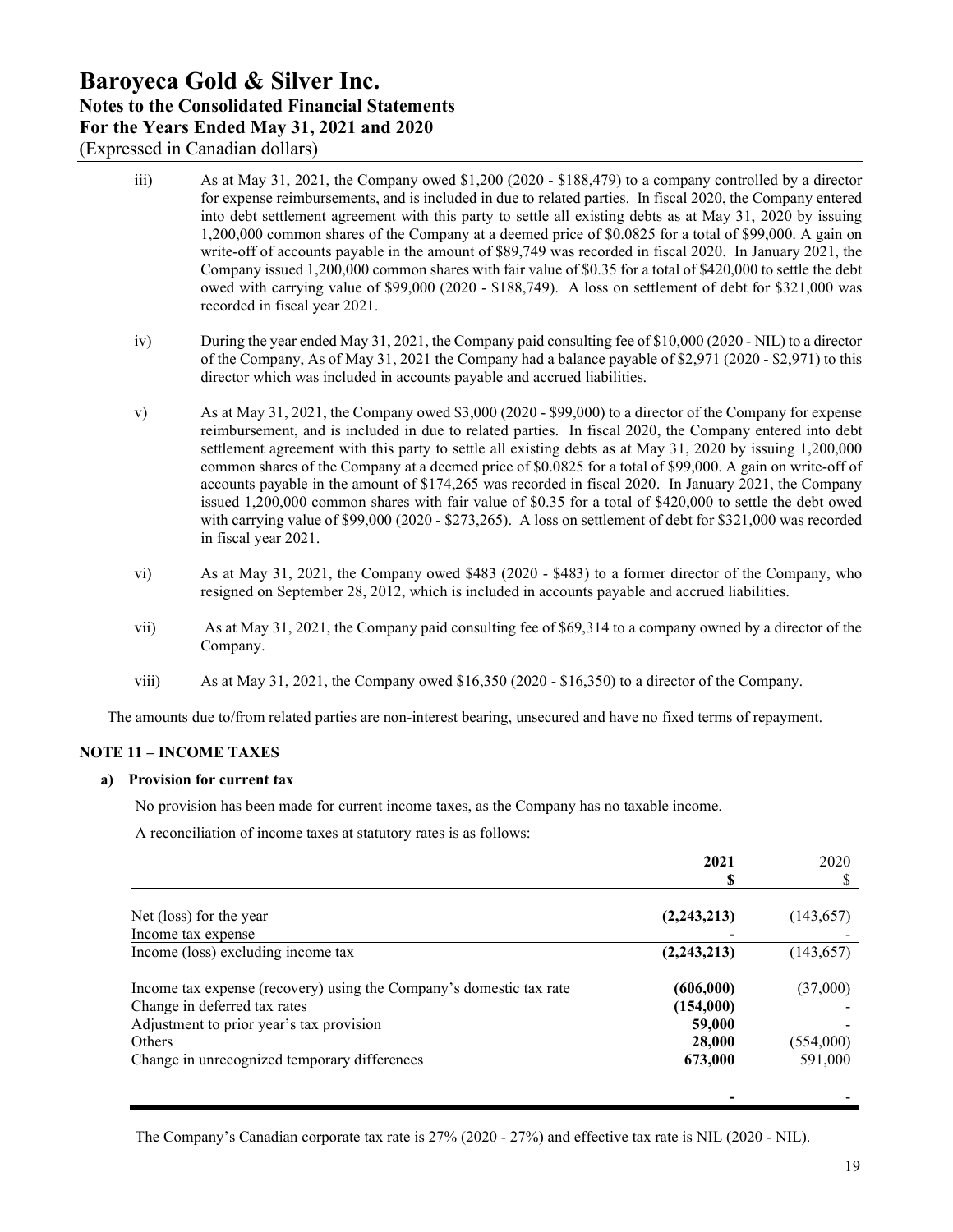b) Provision for deferred tax

As future taxable profits of the Company are uncertain, no deferred tax asset has been recognized.

As at May 31, 2021, the Company has unused non-capital loss carry forward of approximately \$5,642,599 (2020 - \$2,996,751) in Canada and \$1,786,598 (2020 - \$2,138,266) in Mexico.

In addition, the Company has approximately  $$7,407,102$  (2020 - \$2,138,266) of resource tax pools available, which may be used to shelter certain resource income in Canada.

As at May 31, 2021, the Company had the following deductible temporary differences in respect of which no deferred tax asset was recognized:

|                                 | <b>Tax Losses</b> | Resource<br><b>Pools</b> | <b>Equipment and</b><br><b>Others</b> |
|---------------------------------|-------------------|--------------------------|---------------------------------------|
| Expiry                          |                   |                          |                                       |
| Withing one year                |                   |                          |                                       |
| One to five years               |                   |                          | 96,004                                |
| After five years                | 7,429,197         |                          |                                       |
| Share issuance costs and others |                   | 7,407,102                | 14,765                                |
|                                 |                   |                          |                                       |
| Net deferred income tax assets  | 7,429,197         | 7,407,102                | 110,769                               |

#### NOTE 12 – SUPPLEMENTAL DISCLOSURE WITH RESPECT TO CASH FLOW

There are no other material non-cash transactions need to be reported as a result of deconsolidation of US Subsidiaries.

#### NOTE 13 – SEGMENTED INFORMATION

The Company has one reportable segment being exploration and evaluation activities in Mexico and Colombia. As of May 31, 2021, Mexico subsidiary has been dormant for several years.

Geographic information of identifiable assets is as follows:

|                                   | 2021      | 2020 |
|-----------------------------------|-----------|------|
|                                   |           |      |
| Equipment                         |           |      |
| Colombia                          |           |      |
| Mexico                            |           |      |
|                                   |           |      |
| Exploration and evaluation assets |           |      |
| Colombia                          | 2,669,367 |      |
| Mexico                            |           |      |
| <b>Total Identifiable Assets</b>  | 2,669,367 |      |

#### NOTE 14 – COMMITMENTS

In May 2021, the Company has signed a marketing service agreement with CapWest Investment Corp. marketing, public relations and advisory services, the Company has agreed to pay fees of \$150,000 for a initial 2 month term and paid \$50,000 during the year ended May 31, 2021.

Pursuant to a Financial Services Agreement entered into in May 2021, the Company has agreed to pay fees of \$7,000 per month for consulting services to be provided in Europe with respect to the listing of its shares on the Frankfurt Stock Exchange. The agreement is for a term of one year and the fees are paid quarterly in advance.

See also Note 6 herein for the commitments arising from the Mineral Property Option Agreements entered into during the year.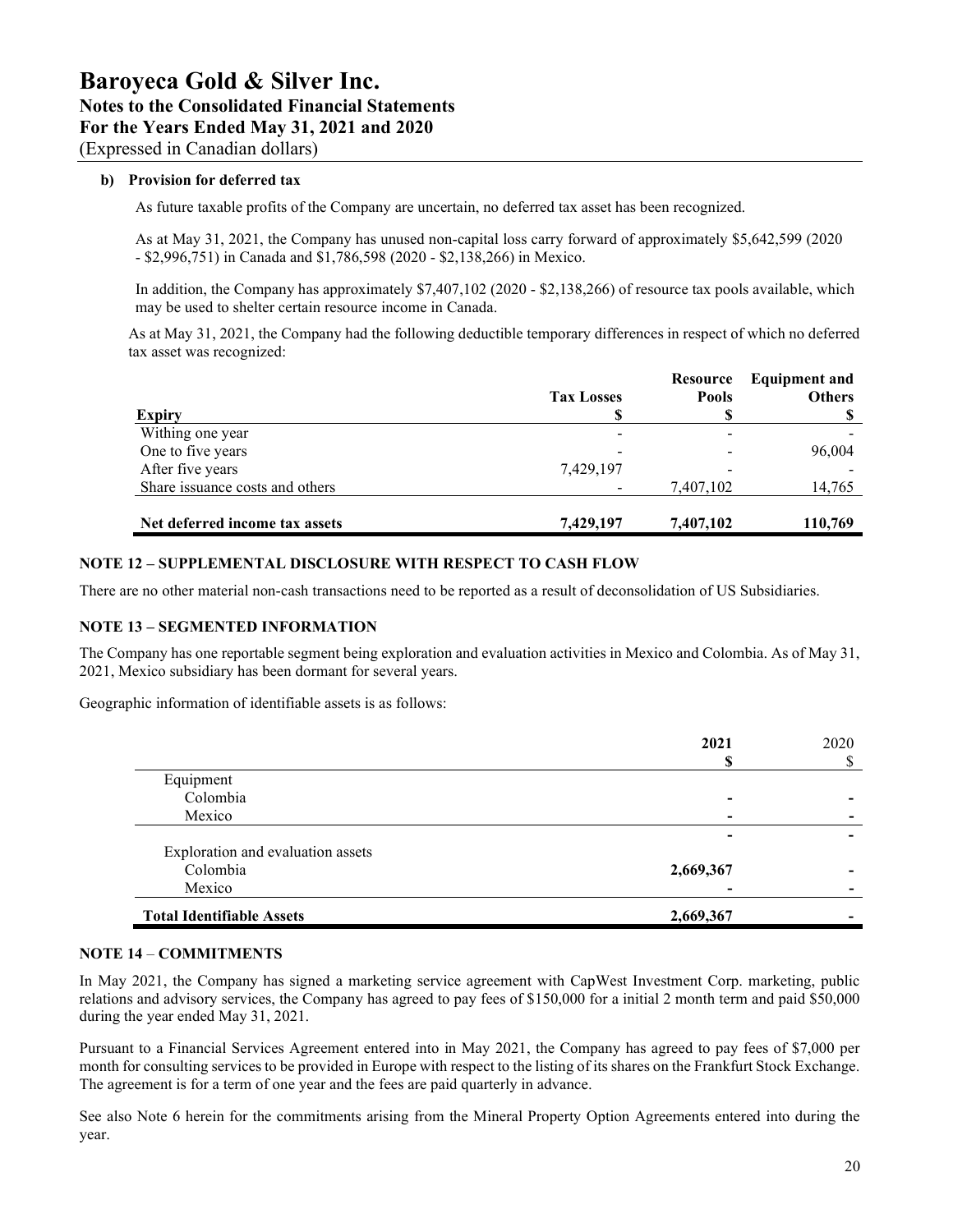#### NOTE 15 – FINANCIAL RISK FACTORS

The Company's risk exposures and the impact on the Company's financial instruments are summarized below:

#### a) Fair Value

The fair value of the Company's amounts receivable, due from related parties, accounts payable and accrued liabilities, advance payable and line of credit approximate carrying value due to their short terms to maturity, which is the amount recorded on the consolidated statement of financial position. The Company's loan payable is recorded at amortized cost, and the Company's cash and marketable securities are recorded at fair value using Level 1quoted prices in active markets for identical assets or liabilities.

#### b) Credit risk

Credit risk is the risk of loss associated with counterparty's inability to fulfil its payment obligations. As the Company's cash is held in major financial institutions, and the major component of amounts receivable is GST receivable from the government of Canada, the Company believes it has no significant credit risk.

#### c) Liquidity and funding risk

Liquidity risk arises through the excess of financial obligations over available financial assets due at any point in time. The Company's approach to managing liquidity risk is to ensure that it will have sufficient liquidity to meet liabilities when due. As at May 31, 2021, the Company had a cash balance of \$2,168,830 to settle current liabilities of \$329,218. All of the Company's accounts payable and accrued liabilities have contractual maturities of 30 days or are due on demand.

The Company has historically relied on equity and debt financings to satisfy its capital requirements and will continue to depend heavily upon equity capital and debt to finance its activities. There can be no assurance the Company will be able to obtain the required financing in the future on acceptable terms. The ability of the Company to arrange additional financing in the future will depend, in part, on the prevailing market conditions.

#### d) Market risk

Market risk is the risk of loss that may arise from changes in market factors such as interest rates, foreign exchange rates, and commodity and equity prices. As at May 31, 2021, the carrying value of the financial instruments approximates their fair values.

#### e) Interest rate risk

The Company has short-term deposit balance of \$Nil as at May 31, 2021 and no financial liabilities whose future settlements will vary with changes in interest rates. The effect of fluctuations in interest rates, are considered to be insignificant.

#### f) Foreign currency risk

The Company is exposed to foreign currency risk on fluctuations related to cash, amounts receivable, accounts payable and accrued liabilities and refundable deposit that are denominated in Mexican Pesos and US dollars. The Company does not use derivative instruments to reduce its exposure to foreign currency risk nor has it entered into foreign exchange contracts to hedge against gains or losses from foreign exchange fluctuations. A 10% change in the foreign exchange rates would affect net loss for the year by approximately \$14,500.

#### g) Price risk

The Company is exposed to price risk with respect to commodity and equity prices. Equity price risk is defined as the potential adverse impact on the Company's earnings due to movements in individual equity prices or general movements in the level of the stock market. Commodity price risk is defined as the potential adverse impact on earnings and economic value due to commodity price movements and volatilities. The Company closely monitors the prices of commodities, individual equity movements, and the stock market to determine the appropriate course of action to be taken by the Company.